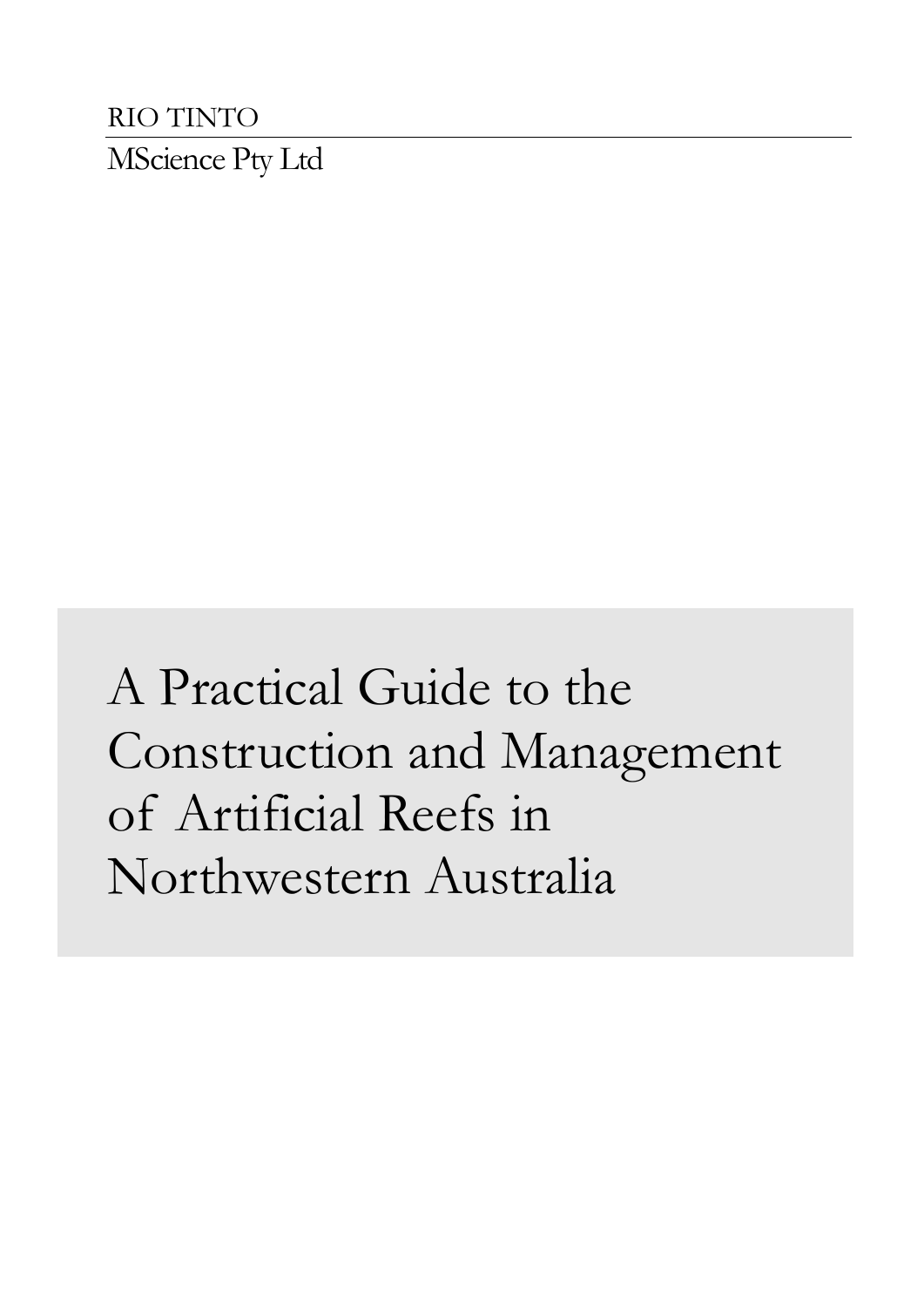# A Practical Guide to the Construction and Management of Artificial Reefs in Northwestern Australia

 MScience Pty Ltd 99 Broadway Nedlands, WA 6009 Australia [www.mscience.net.au](http://www.mscience.net.au/)

ISBN: 978-0-646-59450-7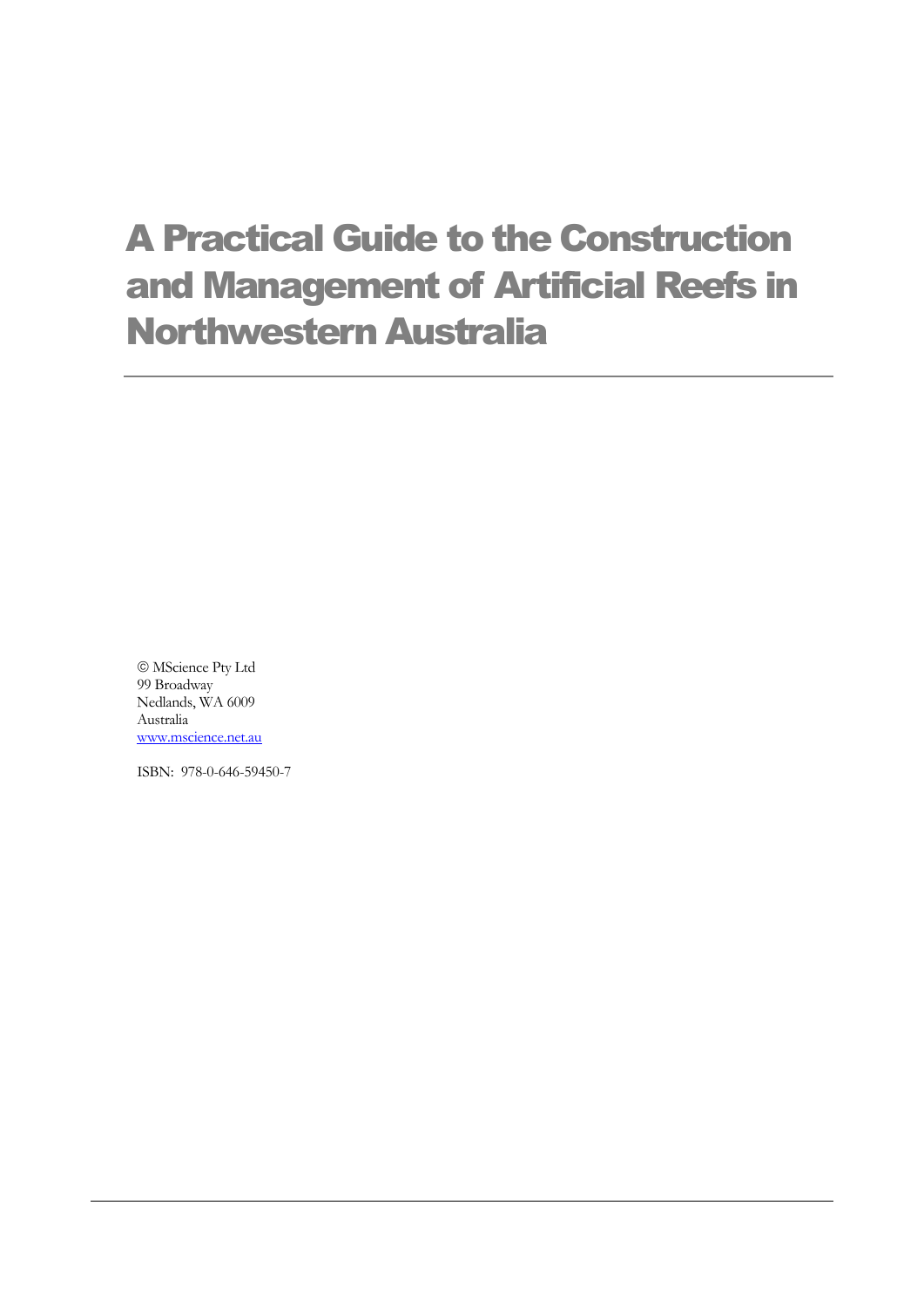# **Table of Contents**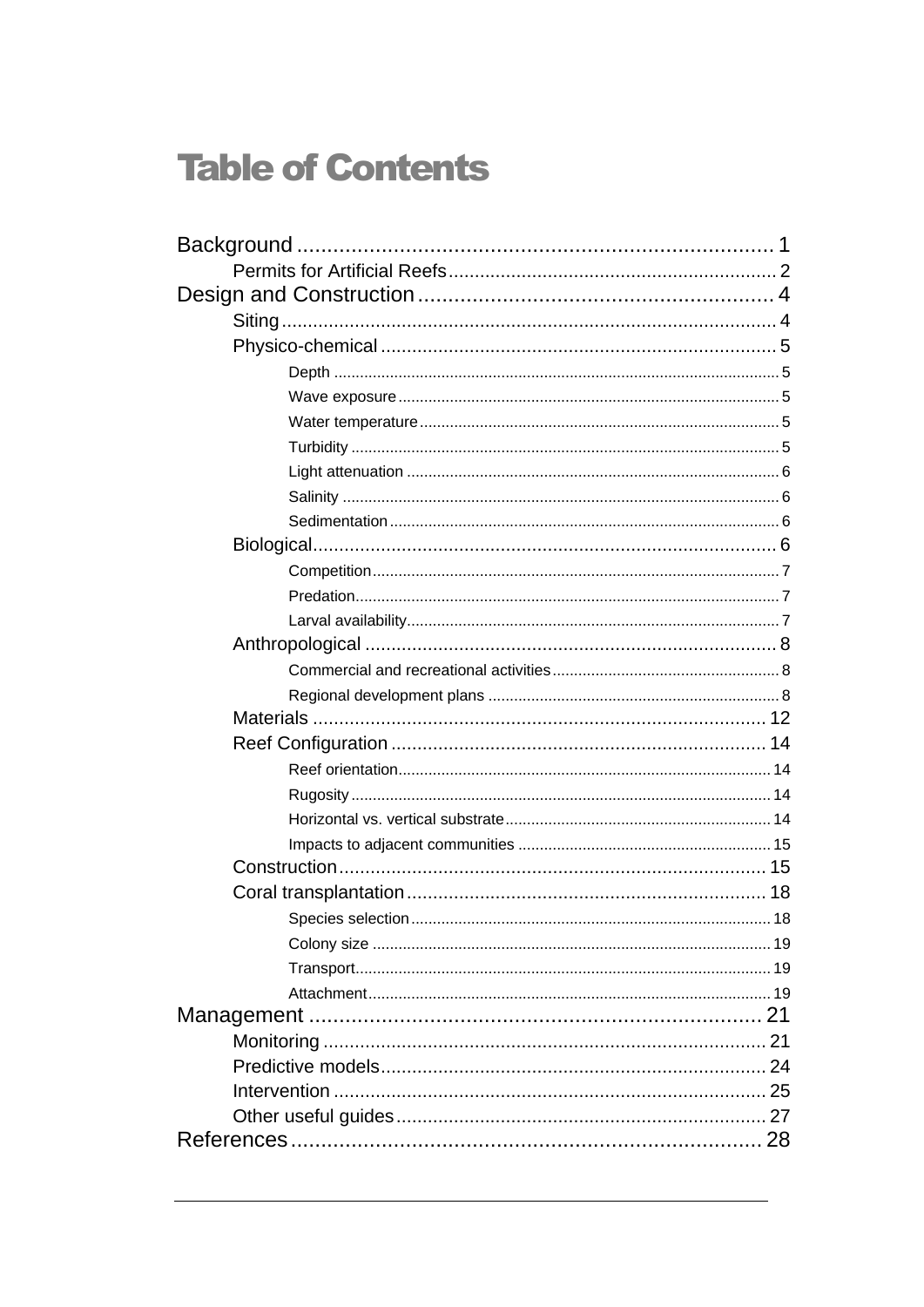# **Chapter** 1

## <span id="page-3-0"></span>**Background**

his manual addresses artificial reefs only in the context of coral reef habitats, and only as regards their biological function. Of course, artificial reefs may have valuable uses in cold water habitats, and may provide physical functions such as shoreline protection, but these topics are outside the scope of this manual. In the context of this manual, the function of an artificial reef is to provide an ecological offset to the loss of biodiversity caused through anthropogenic degradation of a coral habitat. T

The manual has been developed to share the experiences of Rio Tinto and MScience in planning, designing, permitting, constructing and monitoring an artificial reef within an active harbour area of the Port of Dampier, Western Australia. The purpose of the guide is not to promote the construction of artificial reefs per se, but to inform companies or entities who may be considering constructing an artificial reef. Although most specific examples in this document relate to the Dampier artificial reef, the implications should be relevant throughout northwestern Australia.

In the sense of restoring a loss of biodiversity in coral habitats, artificial reefs are viewed as a 'direct offset' under the Western Australian Environmental Protection Authority's offsets policy (WAEPA Position Statement 9). This means they should have a net environmental benefit and should be considered only after all other reasonable attempts to mitigate the impact have been evaluated. To undertake these evaluations, it is necessary to first understand what has led to the current degraded state of the local habitat. Temporary impacts, such as poor water quality during dredging or construction, are likely to be reversible, and are best managed by allowing natural regeneration following the return of acceptable water quality. Longer term water quality impacts might preclude an artificial reef solution unless the poor environmental conditions are removed first.

As a general rule, all feasible alternatives for natural reef restoration should be explored before artificial reef construction is considered. Reviews of the value of artificial reefs conclude that removing the stress that has caused the loss of natural coral communities and allowing natural regeneration is a far more cost effective solution (Jokiel and Naughton 2001; Naughton and Jokiel 2001). However, where impacts cause permanent habitat loss, artificial reef construction may be the best practical method of directly offsetting that habitat loss.

In the case example considered here, reclamation of nearshore intertidal and subtidal habitat caused the physical loss of a coral community in an area (the inner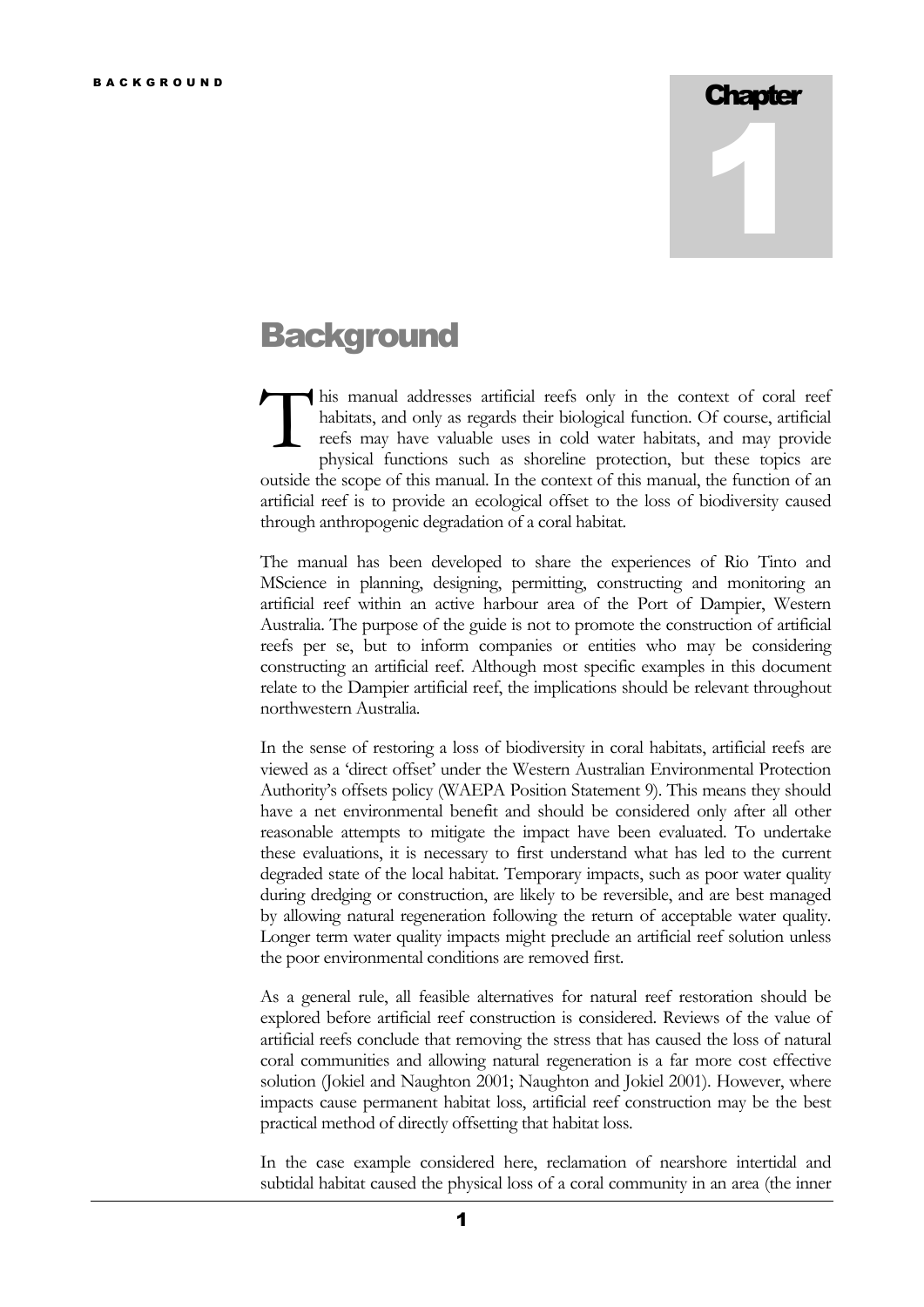Dampier Port) where the history of development had already led to the reduction of coral cover. With an increasing ratio of non-coral:coral habitat, it was identified that placing artificial substrate suitable for coral development in an area of soft bottom with little existing coral was an appropriate response. This manual describes the design, construction and management of the artificial reef.

#### <span id="page-4-0"></span>Permits for Artificial Reefs

The construction of artificial reefs is regulated under the Australian Government's *Environment Protection (Sea Dumping) Act* 1981. Permit requirements are strict and the reef proponent will need to demonstrate that the construction of an artificial reef in a specific location is a necessary action. Permit applications must assess, among other things, social, economic, environmental and biological considerations, and must provide details on the proposed location, configuration, materials and construction.

It cannot be assumed automatically that the construction and presence of an artificial reef will provide a net benefit to an area. The artificial reef construction and long term role in the immediate ecosystem should be evaluated against both positive and negative potential.

The requirements for artificial reef permits, and the application forms, can be found at:

<http://www.environment.gov.au/coasts/pollution/dumping/artificial-reefs.html>

Before applying for a permit there should be a clear view on why an artificial reef is needed, what purpose it will serve and why it is the best option to meet that end. These conclusions will need to be well justified in the permit application.

- Permit applications must also demonstrate that groups seeking to establish an artificial reef have the resources (funds, committed personnel, expertise, equipment, insurance, and divers) to construct the reef, transport the materials to the site and to carry out longer term monitoring requirements.
- The suitability of a site for the construction of a reef. Factors such as water depth, currents, substrate type, wave action and biota can have a bearing on this.
- Suitable construction materials for the artificial reef.
- Reef layout and factors such as spatial arrangement, orientation to currents and vertical relief need to be taken into account as they can have a bearing on the success of the artificial reef.
- Long term monitoring requirements. Ongoing monitoring and management programs are usually expected to take place over the entire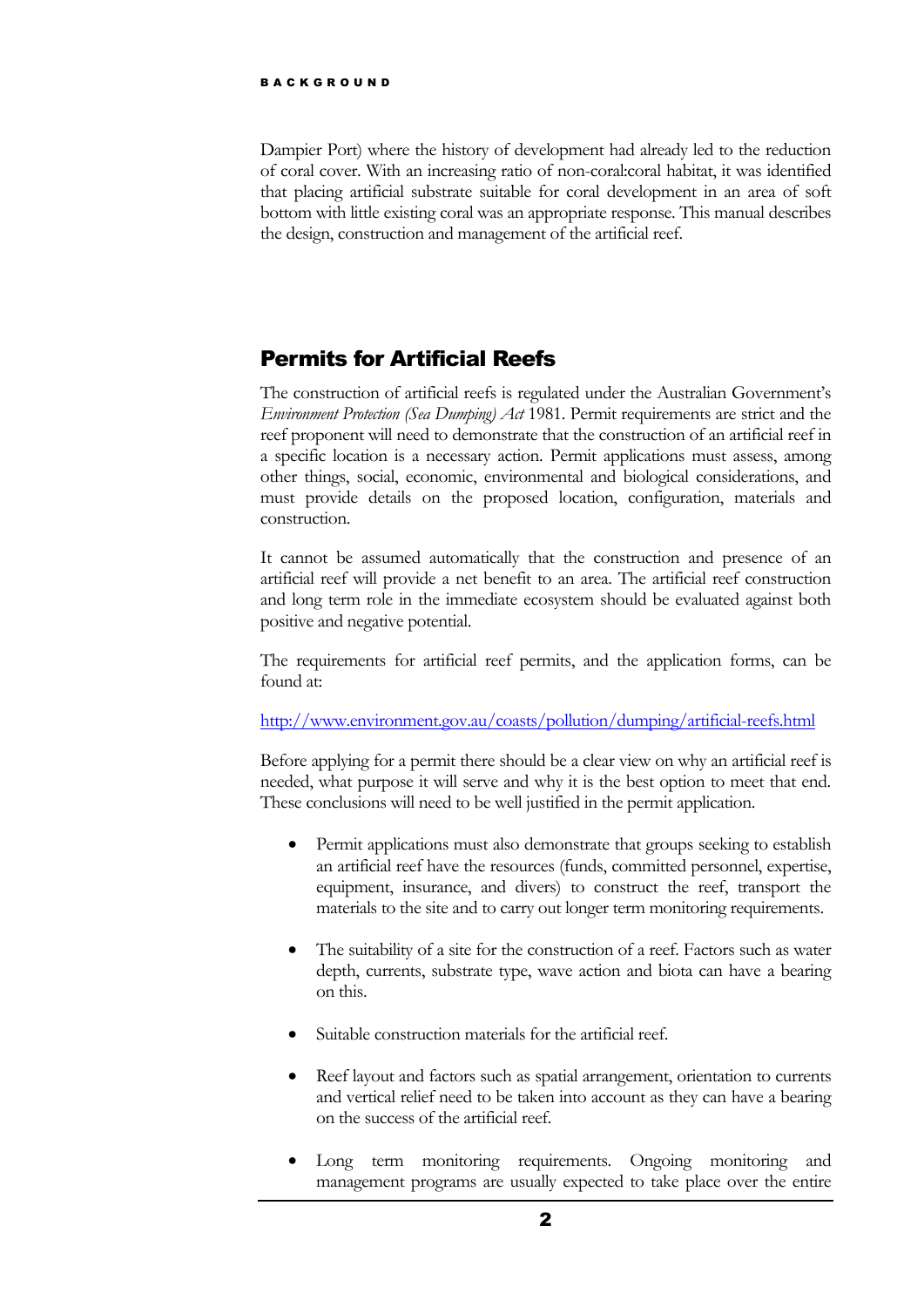life span of an artificial reef. Monitoring requirements may include collecting comprehensive baseline data on the artificial reef site and adjacent areas prior to placement of the artificial reef. This is to ensure adequate monitoring of the impacts of the new reef on environmental factors such as ecosystem health, hydrology and the effect on populations on nearby natural reefs. Applicants may also be required to verify that there is no scouring or alteration to natural sediment transport and deposition patterns around the artificial reef.

Demonstrating structural integrity and stability of the proposed artificial reef is an important part of the permitting process. The proponent must demonstrate that the reef components will be stable under a variety of wave and current conditions likely to occur in the area. Good understanding of local oceanography will have to be incorporated into a well advanced reef design prior to applying for the permit.

Post-placement monitoring and management will be a condition of most permits. As the development of coral communities on bare substrates will usually take many years to show evidence of target outcomes, monitoring programs may need to continue for 5 to 10 years or more. Also it is essential to include in the monitoring and management program a provision for ongoing maintenance and possible minor design adjustments or further interventions as the artificial reef develops, so as to address unforseen factors that may inhibit coral development and the achievement of target outcomes.

In addition to the direct regulation of all artificial reef projects under the above legislation, there are other Commonwealth and State Acts that may be invoked, depending on the characteristics of the project. These include both legislation for the protection of the environment from detrimental impacts and acts governing marine navigation and installations.

It is also important to identify and consult the agency with vested responsibility for the seabed. In port areas, ports authorities will have their own administrative requirements. Consultation undertaken for the permit under the Sea Dumping Act will need to be extensive and, at a minimum, should address these issues of consultation with other agencies.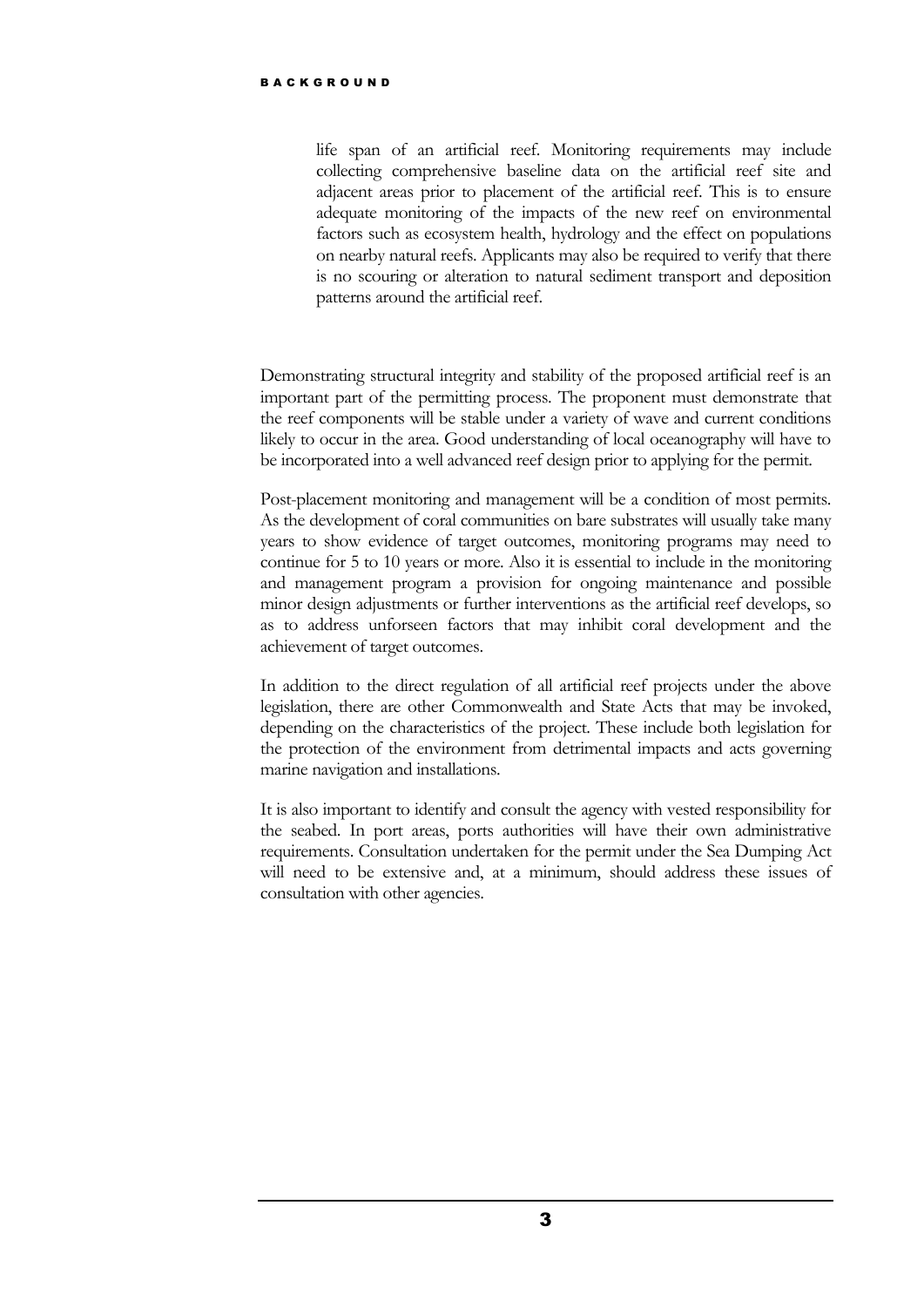#### Chapter

# 2

## <span id="page-6-0"></span>Design and Construction

#### <span id="page-6-1"></span>**Siting**

iting the reef is probably the single most important decision to be made once the need for an artificial reef has been confirmed. The site must be suitable for establishment and long term persistence of a coral community. This must be assessed not only with respect to the environmental setting, but also to the current and expected future uses of the site. In areas such as operational ports, establishing a replacement reef close to the original site may provide a geographically sound offset, but also could put the new reef within the impact zone of future planned development. S

The essential ecological requirements for coral establishment and growth include a stable hard substrate for coral attachment, adequate light for photosynthesis, good water quality and sufficient water movement to oxygenate the water and prevent sediment build-up.

While corals can adapt to a range of environmental conditions, it will be important to build the reef to deliver environments within the tolerance range of local corals. An understanding of the degree to which local corals can adapt will be essential when developing a reef design to allow successful natural establishment and long term viability of a coral community.

Factors to be considered in site selection are divided into three broad categories below: physico-chemical, biological and anthropological. Table 1 lists the factors, summarises the desirable characteristics and/or guideline ranges for each, suggests field-based methods of quantifying them, and gives examples drawn from the Parker Point artificial reef. Direct investigation of these factors should always be preceded by a literature search, as some of the necessary data may already be routinely collected by organisations such as local port authorities.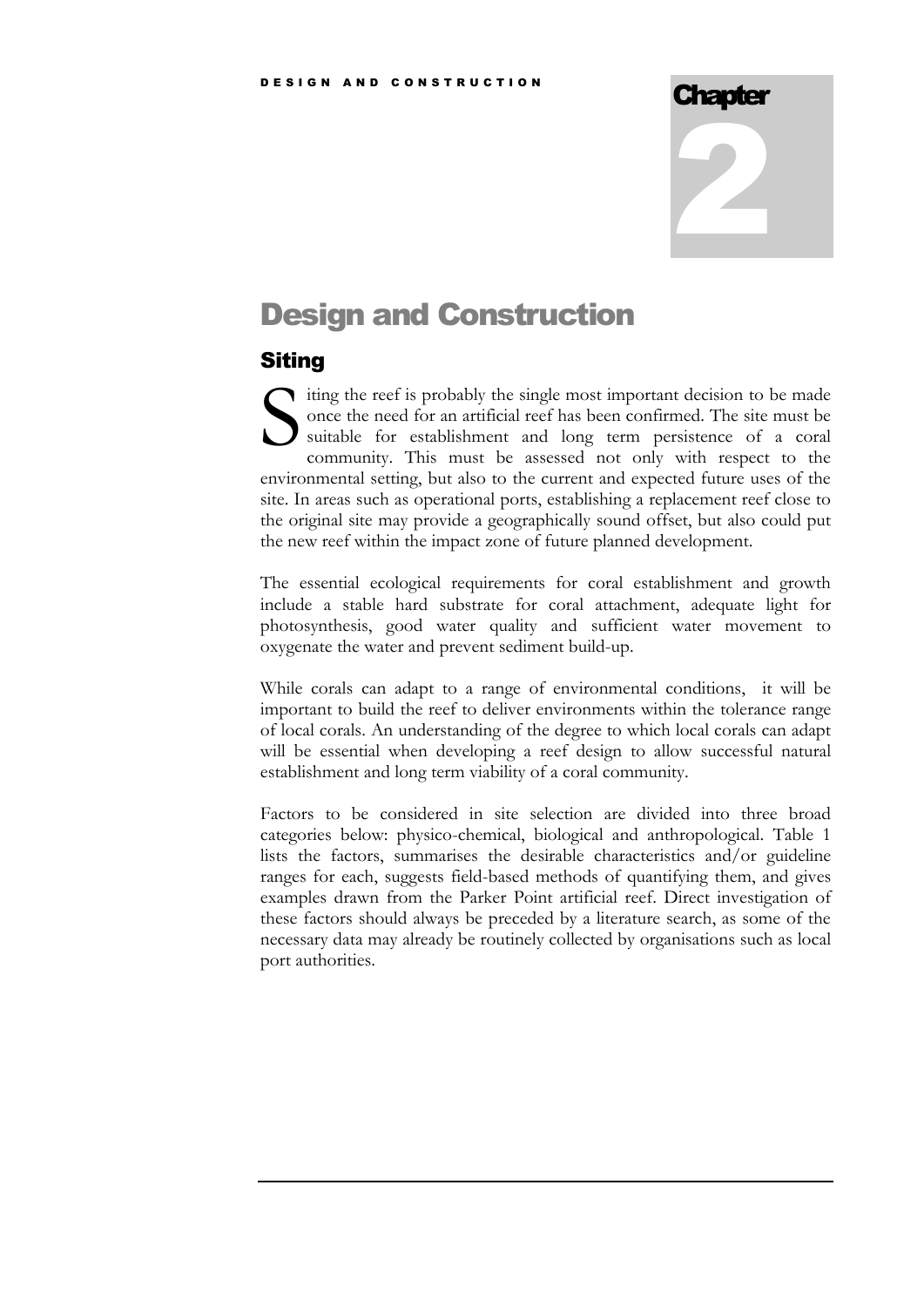#### <span id="page-7-0"></span>Physico-chemical

#### <span id="page-7-1"></span>**Depth**

Depth of the artificial habitat should take into account the tidal range of the site, the light requirements of corals, the degree of exposure to wave action and, if applicable, the requirement for navigable depths over the constructed reef.

- Tidal range considerations depth specifications must be established relative to the tidal range, likely to be 3 m to 10 m in northwestern Australia.
- Light attenuates rapidly in the turbid inshore waters of northwestern Australia, restricting corals to relatively shallow depths (e.g. 6-7m below LAT inshore Dampier). An artificial reef is unlikely to be successful if established at a greater depth.
- Wave action in shallow water can be extreme, especially during cyclones. Reef development in shallow exposed sites may be set back by physical damage to colonies.
- Navigable depth requirement may be determined by the Department of Transport (DOT) with respect to the type of boat traffic.

#### <span id="page-7-2"></span>Wave exposure

Exposure of the site to metocean events under cyclonic and non-cyclonic conditions is an important consideration and will include such factors as seasonally prevailing wind strength and direction, cyclone wave exposure, and wave fetch, which determines wave strength and periodicity.

#### <span id="page-7-3"></span>Water temperature

18 to  $31^{\circ}$ C is the generally accepted range of water temperature for coral reef development worldwide. In general, artificial reefs designed for coral colonisation should be situated in waters within the  $18$  to  $31^{\circ}$ C range if possible. Water temperatures on inshore Dampier reefs occasionally fall slightly below  $18^{\circ}$ C in winter and regularly exceed  $31^{\circ}$ C in summer (MScience, unpublished data). The high summer temperatures may be a significant stress to Dampier corals, judging by the prevalence of coral bleaching in summer.

#### <span id="page-7-4"></span>**Turbidity**

Turbidity is usually highly variable in inshore northwestern Australia. Turbidity varies with respect to background tidal and seasonal patterns, with occasional spikes in turbidity associated with strong winds and/or rainfall. Coral communities generally have a good capacity to withstand short duration turbidity events but will gradually decline in environments where turbidity higher than normal background conditions becomes a long term chronic condition. In areas of shipping and port activity, the turbidity regime is likely to be critical in determining the type of coral community that develops on an artificial reef.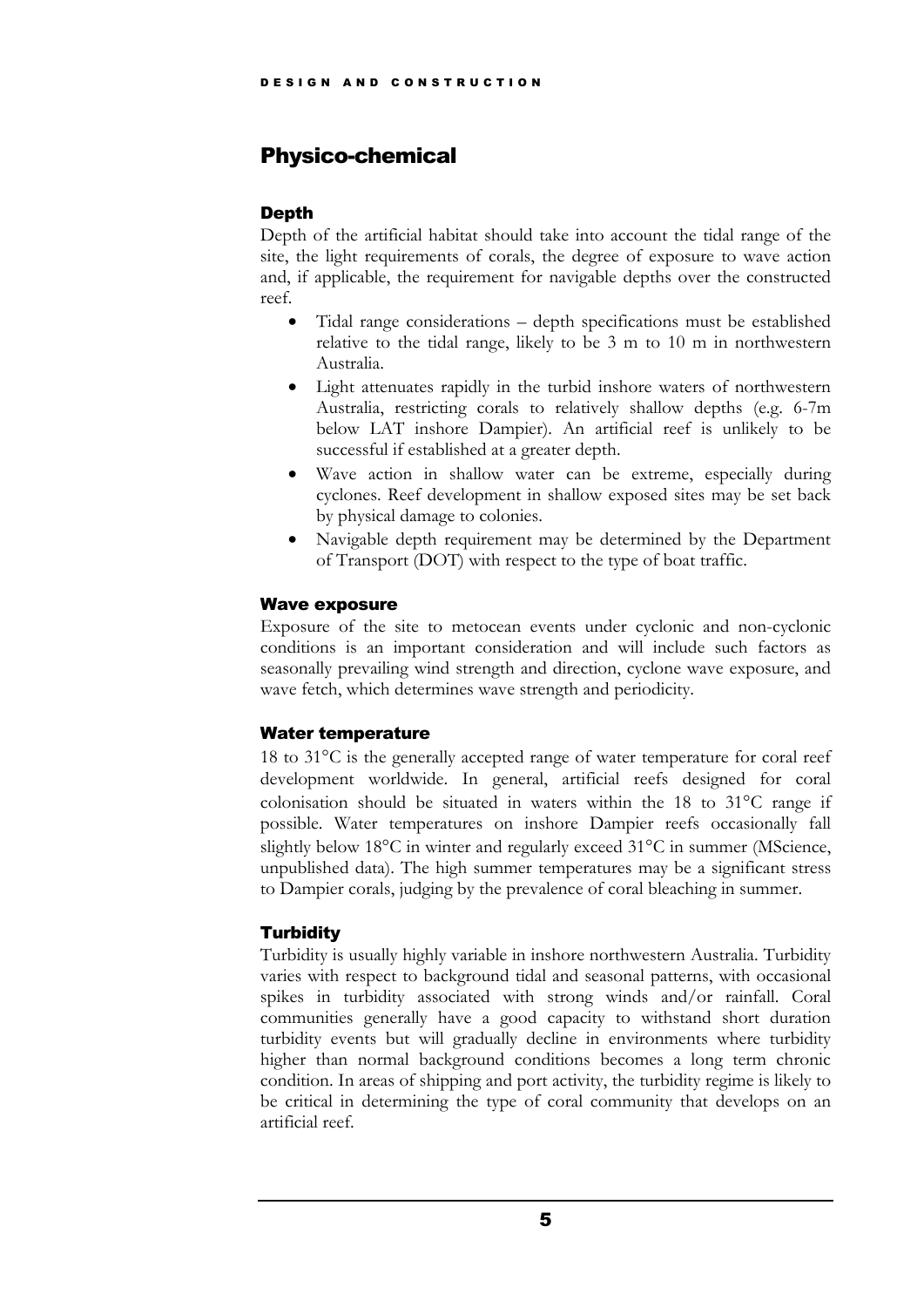#### <span id="page-8-0"></span>Light attenuation

Light attenuates rapidly with increasing depth in turbid water; the higher the turbidity the greater the light attenuation. Corals communities which have developed in clear waters may become light limited after an increase of only 3 NTU (Cooper and Fabricius 2007). (Cooper et al. 2008) suggest that longterm turbidity *>*3 NTU leads to sublethal stress to corals, whereas long-term turbidity *>*5 NTU corresponds to severe stress at shallow depths.

#### <span id="page-8-1"></span>**Salinity**

Surface salinity of coastal waters in northwestern Australia may be greatly reduced during periods of heavy rainfall and runoff. Salinity stress during these events can cause widespread mortality in corals and other sessile benthic organisms on shallow reefs. The potential for periods of low salinity from land runoff should be considered during the site selection process. This factor can be addressed by identifying and avoiding sites where major drainage pathways from the hinterland enter the ocean.

#### <span id="page-8-2"></span>Sedimentation

Other than the postulated effects of global warming, sedimentation is arguably the most common anthropogenic cause in the decline of coral communities (Erftemeijer et al. 2012; Fabricius 2005). As well as the lethal effects of smothering of corals, the continual requirement for corals to expend energy in clearing sediment (Stafford-Smith 1993) may weaken them and make them vulnerable to a variety of indirect sources of mortality. Few corals can survive in environments of constant high sedimentation.

#### <span id="page-8-3"></span>**Biological**

#### **Existing community**

The characteristics and values of the existing reef community (or perhaps the historical reef community) are a primary driver in the decision to construct an artificial reef and the design of that reef. Decisions on whether the artificial reef should emulate the one that is going to be lost, or whether it could be designed in a way that the expected result will emulate a type of reef that has become rare or less common due to general coastal development pressures, are fundamental.

That initial determination will be important for both the physical design of the reef and its management (e.g. will selective species transplantations to the artificial reef be used to transplant rare or unusual corals).

The main focus should be towards the provision of a coral community that has well defined structural components and species composition. That is, success should not be only defined by just a percent cover metric, but by the mix of coral life forms in the reef community. This is despite the likelihood that most successful transplantations and natural regeneration processes will result in pioneer type corals dominating which are typically branching and encrusting growth forms.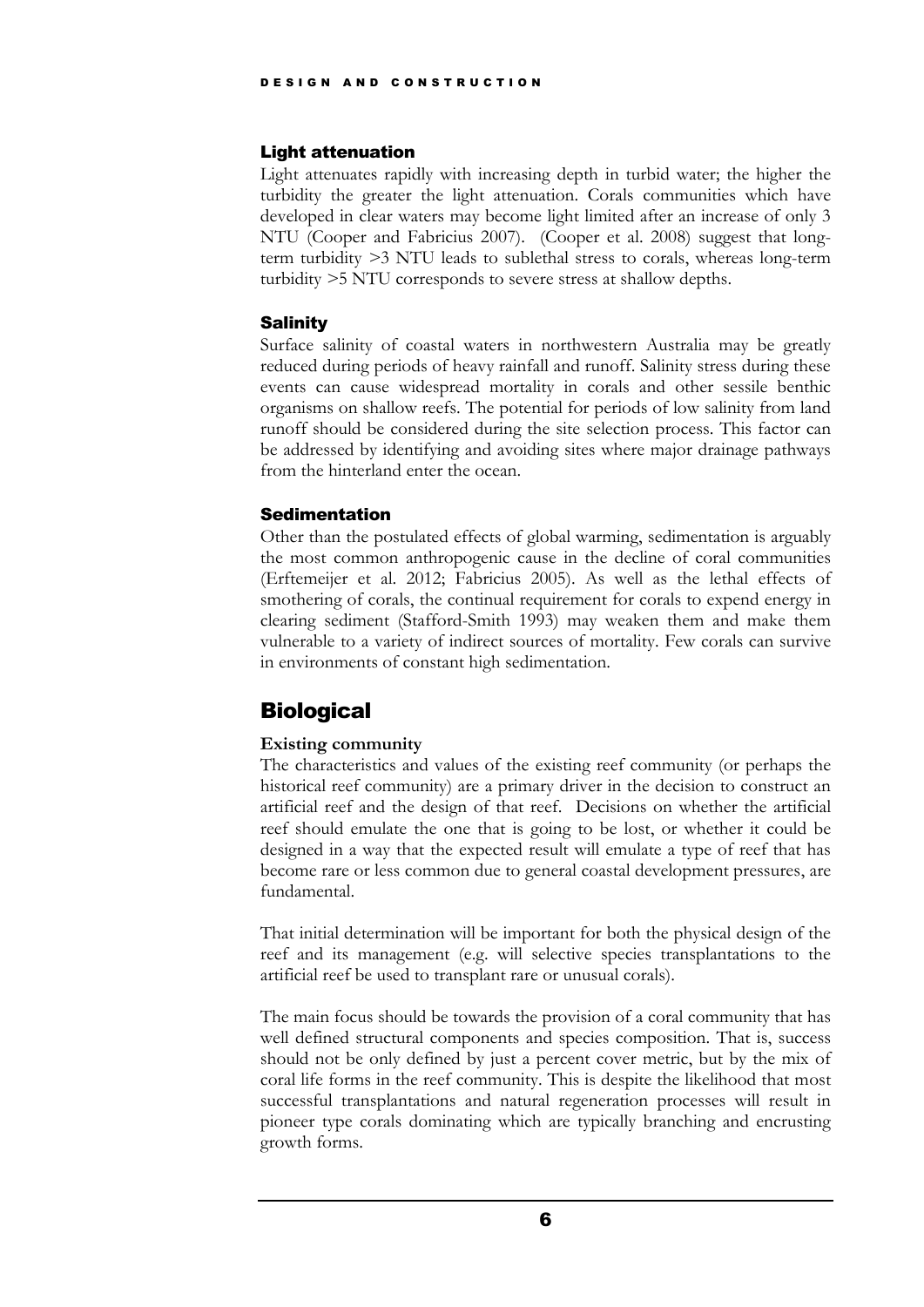Artificial coral habitats will usually be constructed over bare sediment. Artificial reefs should obviously not be placed over existing living benthic habitats, although it may be acceptable to cover small patches of existing habitat if they cannot be avoided, provided the loss of those patches is considered in assessing the net environmental benefit of the artificial reef. Potential effects of reef emplacement on nearby habitats should also be considered, both in terms of direct effects (e.g. physical damage) and indirect effects (e.g. shading, modification of water circulation).

Areas of bare hard substrate should be viewed with caution as potential artificial reef sites. Generally, any area of hard substrate that is suitable for coral colonisation will already be colonised by corals. If corals are absent there is likely to be an environmental reason for their absence, although it may not always be immediately obvious.

#### <span id="page-9-0"></span>Competition

Like corals, many benthic invertebrates and macroalgae settle and grow on hard substrate. Invertebrates and macroalgae may compete with corals for space through rapid growth, shading, physical abrasion, and allelopathy (chemical toxicity). Competition may cause a reduction in suitable surface area for coral colonisation, and reduced vigour or increased mortality in affected coral colonies. Macroalgae appear to be significant coral competitors in nearshore Pilbara habitats, particularly *Dictyopteris australis, Asparagopsis taxiformis*  and *Sargassum* spp. Most macroalgae show some seasonal variation in abundance. In Dampier, *Dictyopteris* appears to be most abundant in late winter to spring and *Sargassum* in late summer to autumn. When assessing potential artificial reef sites it should be noted that seasonal macroalgal abundance may be underestimated, depending on the season in which the assessment is undertaken.

#### <span id="page-9-1"></span>Predation

Coral predators such as crown of thorns starfish and *Drupella* spp. gastropods have the potential to severely impact coral community development on artificial reefs. There is little point is locating an artificial reef in an area where the predation potential is predictably high. Field reconnaissance of potential sites should therefore include an assessment of the likelihood of predation by these organisms.

#### <span id="page-9-2"></span>Larval availability

As most coastal waters in northwestern Australia are well mixed by tidal and wind-driven currents, planktonic coral larvae are likely to be widely distributed across most nearshore areas (see Kinlan and Gaines 2003 for instance) and there should be few areas where they are completely absent. A reliable larval supply would be expected if potential sources of coral larvae, i.e. natural coral reefs, are present within a few kilometres of the proposed site, particularly if the natural reefs are upstream with respect to the prevailing current directions during coral spawning periods. If time and resources permit in the planning stage, artificial reef site evaluations could benefit from studies examining the presence and density of coral larvae at alternative potential sites. It can also be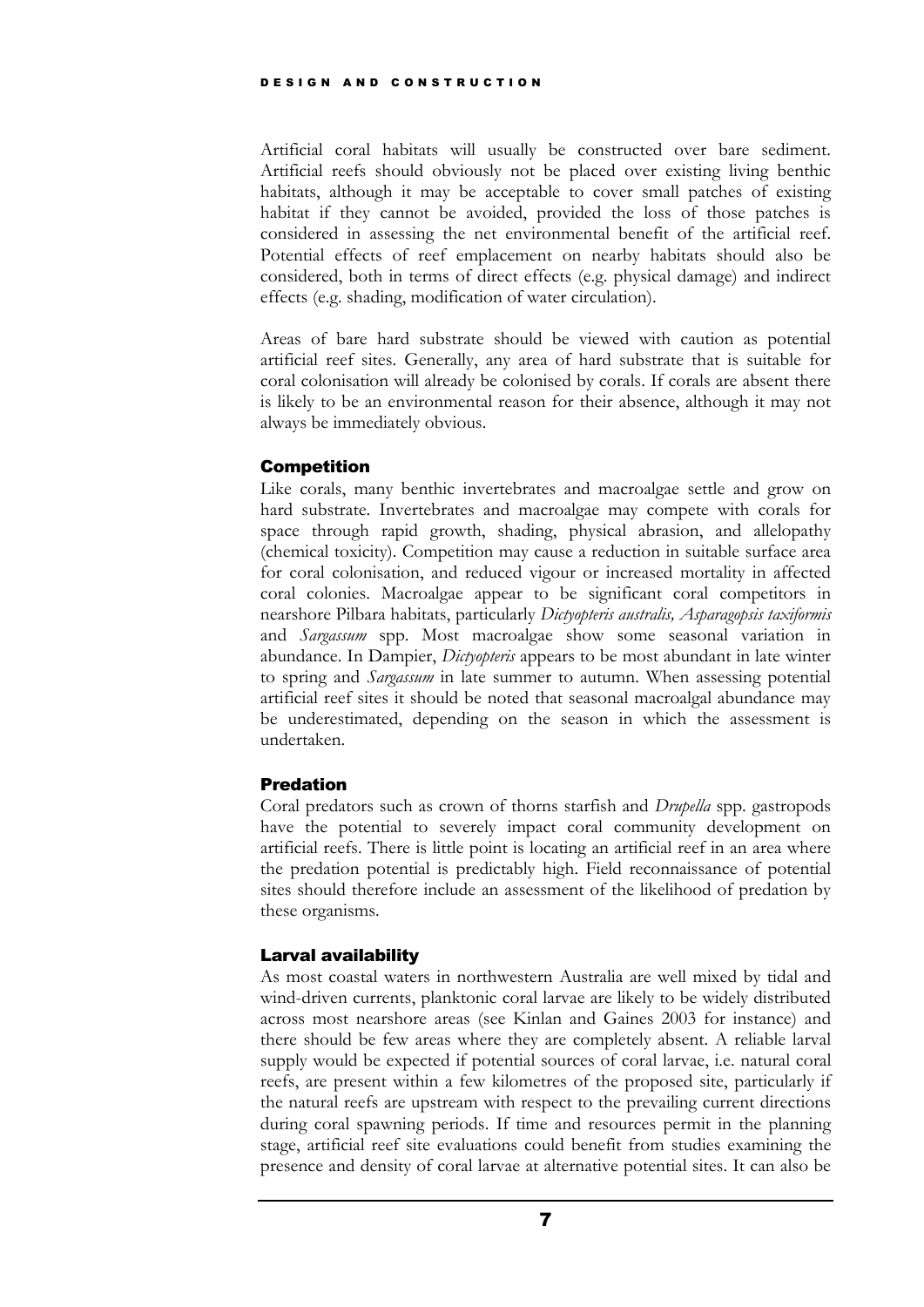beneficial to test for the presence of available larval settlement in monitoring established artificial reefs. If larval recruitment is consistently poor, coral transplantation may have to be considered. It should be noted however, that inter annual recruitment rates can vary substantially, so recruitment data from more than one reproductive season will be necessary to establish the natural background levels of coral larvae availability.

#### <span id="page-10-0"></span>Anthropological

#### <span id="page-10-1"></span>Commercial and recreational activities

Human activities have the potential to damage corals and retard coral reef development. Commercial activities include direct impacts such as land reclamation or jetty construction, and indirect impacts such as increased turbidity and sedimentation due to vessel traffic and dredging. Recreational activities include boating and fishing (particularly through anchor damage), and the provision of supporting infrastructure such as public boat ramps and marinas. In constructing an artificial reef as an offset for anthropogenic degradation of a coral reef habitat, it is obviously necessary to ensure that the replacement reef will not suffer the same fate as the degraded reef.

#### <span id="page-10-2"></span>Regional development plans

Artificial reefs should be sited at an appropriate distance from areas planned for future development. The appropriate distance would have to be assessed on a case by case basis, bearing in mind the likely range of vessel traffic around the development footprint. Most port authorities in northwestern Australia provide their development guidelines and development plans on the internet, and these should be consulted early in the process of artificial reef siting.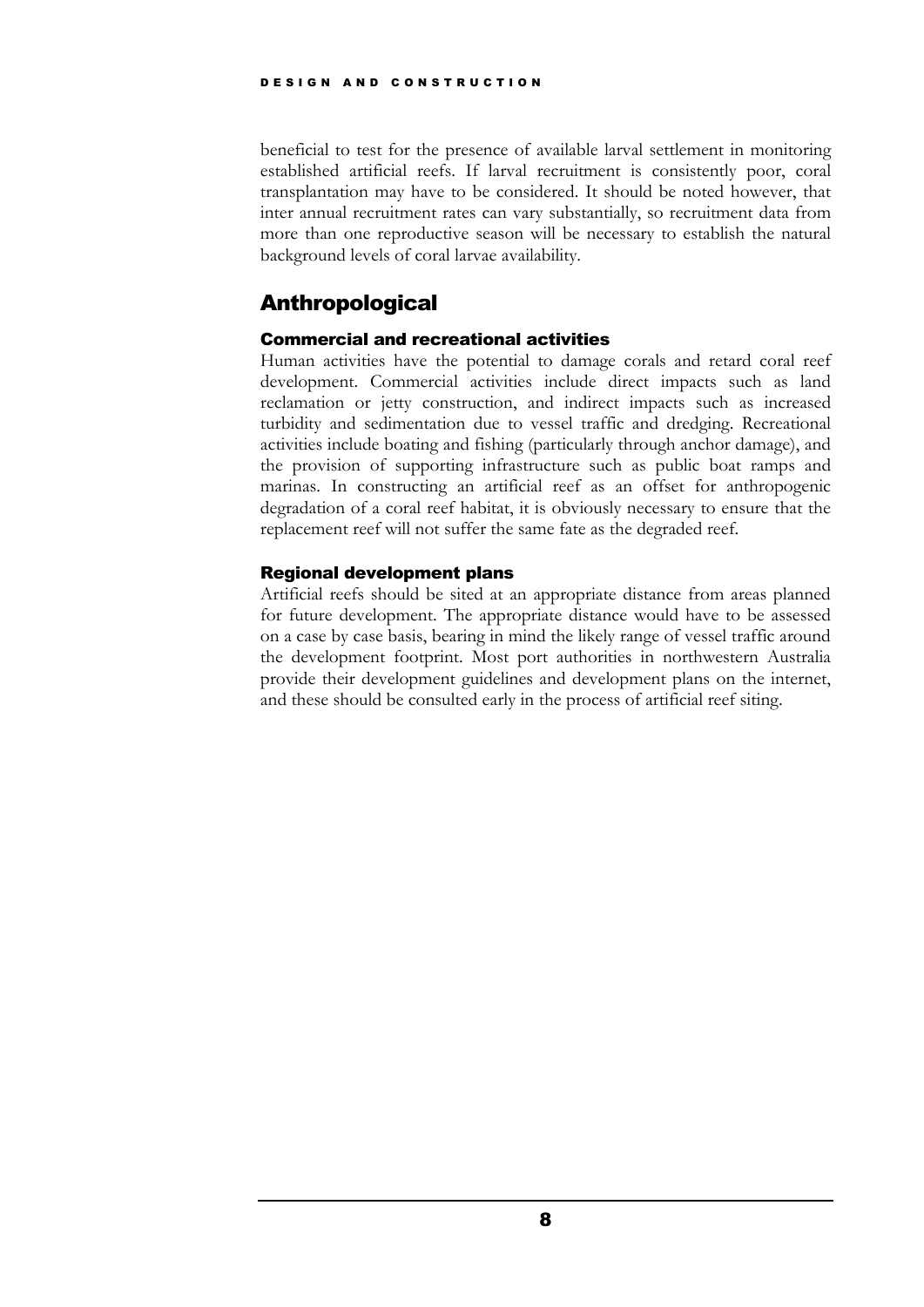| <b>Factor</b>                                                                                                     | <b>Desirable characteristics</b>                                                                                                                                                                                                 | <b>Information required</b>                                                                                                                                                                                                          | Data methods/sources                                                                                                                                                                                                                               | Dampier Parker Point example                                                                                                                                                                                             |
|-------------------------------------------------------------------------------------------------------------------|----------------------------------------------------------------------------------------------------------------------------------------------------------------------------------------------------------------------------------|--------------------------------------------------------------------------------------------------------------------------------------------------------------------------------------------------------------------------------------|----------------------------------------------------------------------------------------------------------------------------------------------------------------------------------------------------------------------------------------------------|--------------------------------------------------------------------------------------------------------------------------------------------------------------------------------------------------------------------------|
| Spatial context:<br>Characteristics of<br>the impacted reef<br>and other coral<br>communities in the<br>vicinity. | • Artificial reef should<br>result in no net<br>biodiversity loss<br>• Community composition<br>and structural features<br>similar to adjacent<br>naturally occurring<br>reefs.<br>• Focus on<br>rare/vulnerable coral<br>types. | • Mapping and<br>characterisation of the<br>closest naturally occurring<br>reefs as a guide as to what<br>are the most likely features<br>to emulate<br>• Characterisation of the reef<br>needing to be offset due to<br>development | • Scale of surveys to include<br>representative reefs within<br>the broad coastal type of the<br>reef to be offset, e.g. within a<br>bay<br>• Visual assessment of relative<br>percent presence of growth<br>forms and dominant species<br>present | Coral communities and hard<br>substrate for 2-3 km around the<br>impacted reef were mapped.<br>The artificial reef was placed in<br>an area of soft sediment mostly<br>devoid of corals within 1 km of<br>the area lost. |
| Depth                                                                                                             | • Within the depth range<br>of the maximum coral<br>cover on nearby natural<br>reefs<br>• Minimum depth may be<br>imposed for navigational<br>safety                                                                             | • Local coral depth<br>distribution relative to LAT<br>• Seafloor depth at potential<br>artificial reef sites relative<br>to LAT<br>• Proposed topography of<br>artificial reef                                                      | • Acoustic (sonar) surveys<br>• Diving surveys to record<br>depth range of live coral on<br>naturally occurring reefs                                                                                                                              | The depth of the artificial reef<br>was designed to be 1 to 3 m<br>below LAT which was consistent<br>with surrounding reefs and<br>similar to, although slightly<br>deeper than, the lost habitat.                       |
| Exposure                                                                                                          | • Good water circulation<br>and flushing rates but<br>limited exposure to<br>damaging waves<br>(limited fetch)                                                                                                                   | · Hydrodynamic model<br>• Wave climate*                                                                                                                                                                                              | • Hydrodynamic instruments,<br>Simulation model using real<br>data from the area<br>• Comprehensive (seasonal)<br>wave data available for ports                                                                                                    | Hydrodynamic conditions were<br>not optimal, but were<br>considered adequate and less<br>important than surrounds.                                                                                                       |
| Water temperature                                                                                                 | • Annual range within<br>approximately 18-31°C                                                                                                                                                                                   | • Temporal (annual or longer)<br>record of water<br>temperature at potential<br>artificial reef sites*                                                                                                                               | • Instrument records of long<br>term diurnal measurements                                                                                                                                                                                          | Water temperatures were<br>considered to be equivalent to<br>those of surrounding reefs<br>supporting a coral community.                                                                                                 |

#### **Site Evaluation for Artificial Reef Placements**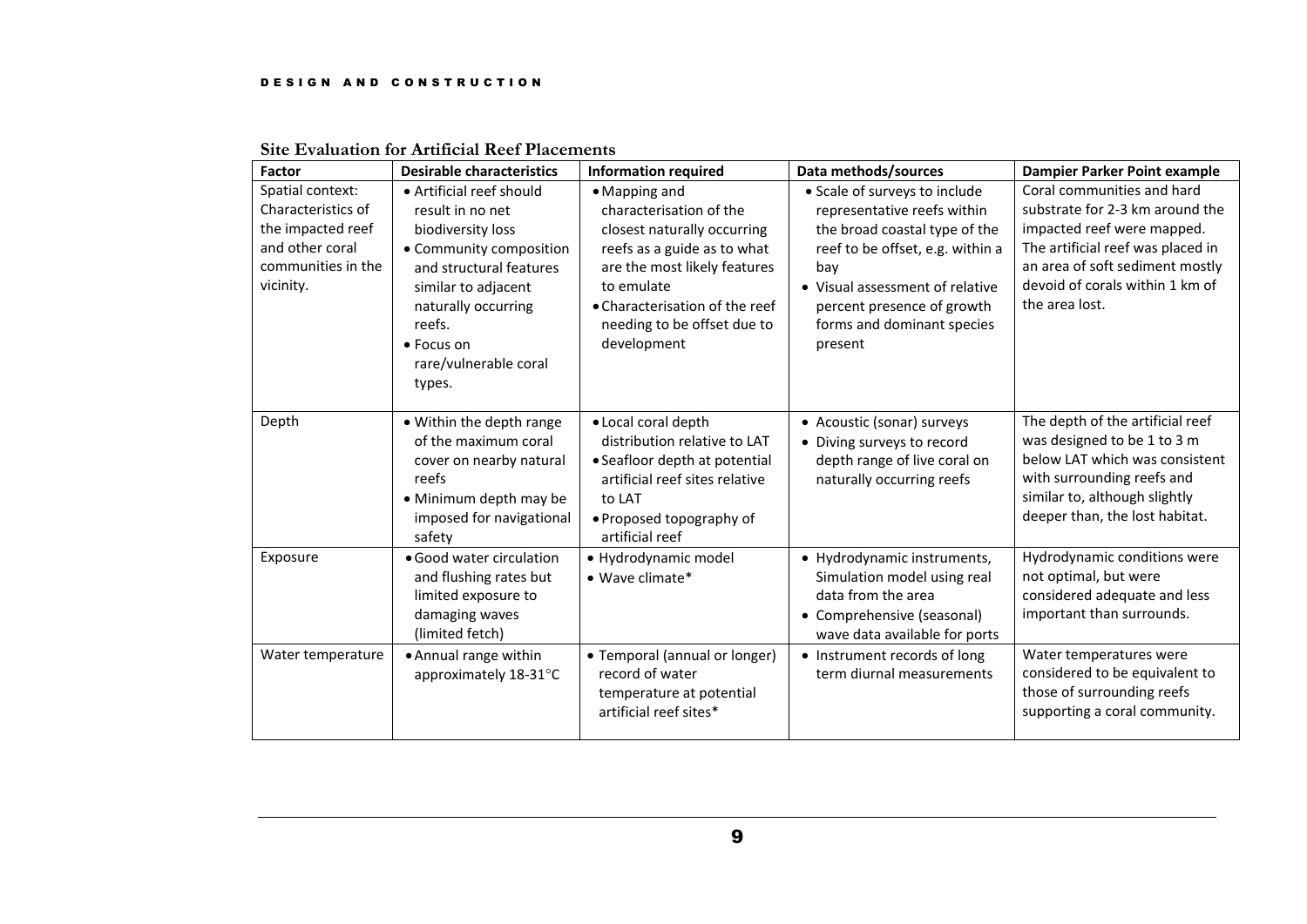| Factor                         | <b>Desirable characteristics</b>                                                                                                                                                                                                                                                                                                        | <b>Information required</b>                                                                                                                                         | Data methods/sources                                                                                                                                                                                | Dampier Parker Point example                                                                                                                                                                                                       |
|--------------------------------|-----------------------------------------------------------------------------------------------------------------------------------------------------------------------------------------------------------------------------------------------------------------------------------------------------------------------------------------|---------------------------------------------------------------------------------------------------------------------------------------------------------------------|-----------------------------------------------------------------------------------------------------------------------------------------------------------------------------------------------------|------------------------------------------------------------------------------------------------------------------------------------------------------------------------------------------------------------------------------------|
| Turbidity/Light<br>attenuation | • Within the 80%<br>percentile of light<br>attenuation recorded at<br>nearby reefs with coral<br>communities                                                                                                                                                                                                                            | • Temporal record of turbidity<br>as nephelometric turbidity<br>units (NTU) or total<br>suspended solids (TSS) and<br>photosynthetically active<br>radiation (PAR)* | • NTU and PAR logging sensors,<br>or periodic site visits to<br>measure NTU, TSS, PAR<br>• Satellite imagery and aerial<br>photographs may be useful in<br>indicating general turbidity<br>patterns | The target area was assessed as<br>highly turbid due both to natural<br>influences and port activity.<br>However, it was felt the target<br>coral community would be<br>resilient to turbidity and location<br>was more important. |
| Salinity                       | · Distance from sources<br>of major freshwater<br>runoff points                                                                                                                                                                                                                                                                         | • Temporal record of salinity*                                                                                                                                      | • Satellite/aerial records of<br>flood water behaviour<br>• In situ temporal salinity<br>measurements                                                                                               | The target area has no major<br>inputs of freshwater.                                                                                                                                                                              |
| Sedimentation                  | • While sedimentation is a<br>clear impact on corals,<br>there is an enormous<br>range in ability of<br>different corals to<br>withstand its effects.<br>The best way to ensure<br>development of a coral<br>community is to ensure<br>that the sedimentation<br>regime is within bounds<br>of areas containing<br>similar communities. | • Temporal record of<br>sedimentation rate*<br>• Particle size distribution<br>(PSD) and sediment organic<br>content                                                | • Sediment traps or logging<br>sedimentation sensors<br>• Direct surface sediment<br>sampling for PSD and<br>organics                                                                               | See turbidity                                                                                                                                                                                                                      |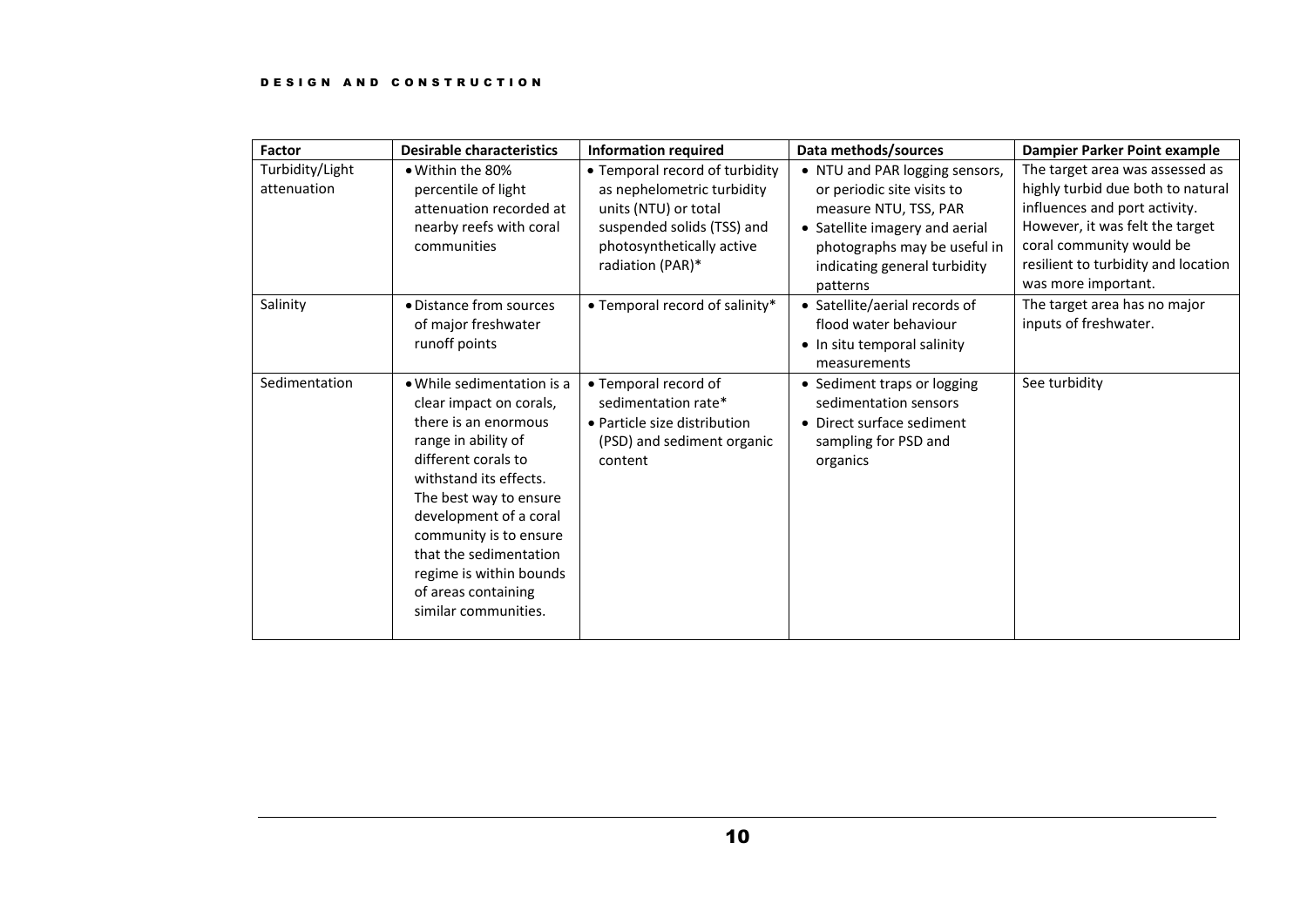| Factor                       | <b>Desirable characteristics</b>                                                                                                                                                                               | <b>Information required</b>                                                                                          | Data methods/sources                                                                                                                                   | <b>Dampier Parker Point example</b>                                                                                                                                                                                                                                                                            |
|------------------------------|----------------------------------------------------------------------------------------------------------------------------------------------------------------------------------------------------------------|----------------------------------------------------------------------------------------------------------------------|--------------------------------------------------------------------------------------------------------------------------------------------------------|----------------------------------------------------------------------------------------------------------------------------------------------------------------------------------------------------------------------------------------------------------------------------------------------------------------|
| <b>Existing community</b>    | · Little sessile benthic<br>habitat within the direct<br>footprint<br>• Nearby coral<br>communities<br>demonstrate the area's<br>suitability and may<br>provide connectivity<br>with a broader genetic<br>pool | • Habitat maps in and around<br>potential artificial reef sites                                                      | • Diving surveys<br>• Ground truthed satellite and<br>aerial photos                                                                                    | Diving surveys confirmed there<br>were few corals within the<br>immediate footprint. Some<br>minor coral development<br>immediately north of the reef<br>required protection during<br>construction. Communities of<br>corals within 1km of the reef<br>suggested the area was suitable<br>for coral survival. |
| Competition and<br>predation | . Low density of potential<br>competitors, especially<br>macroalgae, and<br>predators                                                                                                                          | · Quantitative or semi-<br>quantitative estimates of<br>macroalgal and invertebrate<br>density at potential AR sites | • Diving surveys (seasonal)                                                                                                                            | No coral predators noted in<br>unusual density in 2 years of<br>monitoring near this site                                                                                                                                                                                                                      |
| Larval availability          | • Ongoing natural supply<br>of planktonic coral<br>larvae                                                                                                                                                      |                                                                                                                      | • Survey for corals on any hard<br>substrate at potential artificial<br>reef sites<br>· Tile deployments around<br>predicted coral spawning<br>periods | Unknown at the time of design.                                                                                                                                                                                                                                                                                 |
| Anthropogenic<br>activities  | · Minimal anthropogenic<br>disturbance                                                                                                                                                                         | • Current commercial and<br>recreational uses of<br>potential artificial reef sites                                  | • Port Operations department                                                                                                                           | Within the radius of water<br>quality impacts from port<br>operations, but location<br>requirement to be near original<br>loss and survival of nearby corals<br>outweighed these concerns.                                                                                                                     |
| Development plans            | • Appropriate buffer<br>distance between<br>artificial reef and future<br>commercial<br>developments                                                                                                           | • Zoning of potential artificial<br>reef sites                                                                       | · Port Development Guidelines &<br>Plans                                                                                                               | Secure from future port<br>expansions at the time of design.                                                                                                                                                                                                                                                   |

\*physico-chemical parameters should preferably be logged continuously for at least a year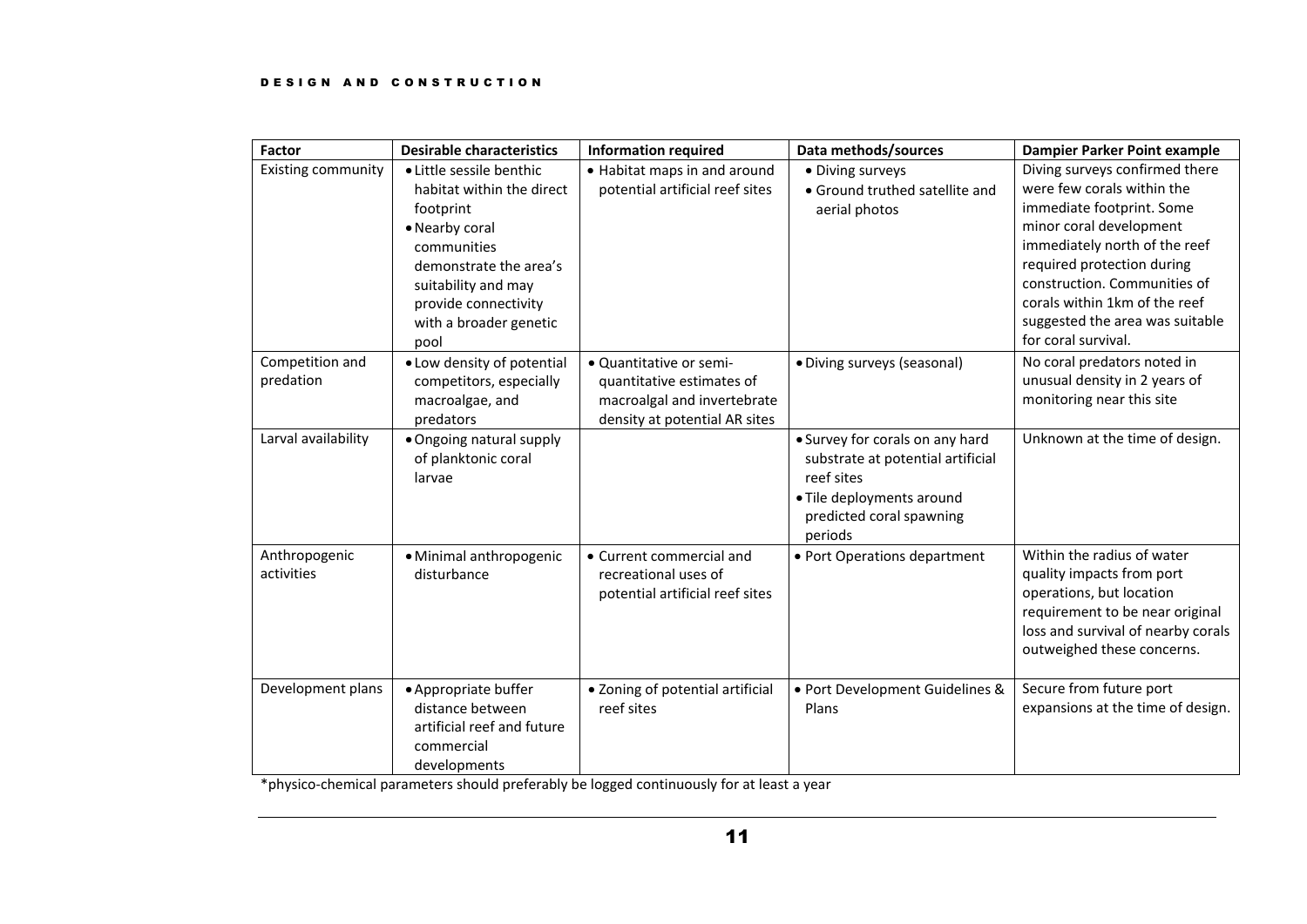#### <span id="page-14-0"></span>**Materials**

ome early attempts at artificial reefs used inappropriate waste materials such as tyres and car bodies. The subsequent failure of these reefs and the costly remediation have engendered a precautionary approach in the permitting process—discriminating against 'materials of opportunity' in favour of modular, purpose-built artificial reef materials. A variety of purpose-built materials are available, constructed of concrete, steel, ceramic or polyvinyl chloride (PVC). The modules are generally configured with voids and spaces to increase surface area and provide shelter for mobile vertebrates and invertebrates. Depending on the manufacturer and the situation, modules can be either freighted to site or built onsite under licence. Multiple modules are deployed close together, or stacked, to create an artificial reef. S

A disadvantage of purpose-built reef materials is their cost, both in monetary terms and in the consumption of raw materials and energy for production and transport. In comparison, locally sourced materials of opportunity are a lower cost, environmentally sound option, as long as the materials are appropriate for the intended purpose and their properties are thoroughly evaluated and understood. The Parker Point reef proves that materials which might otherwise be considered waste can meet relevant criteria for reef construction.

The Parker Point artificial reef was constructed from two locally sourced materials: rock boulders from a dismantled seawall and concrete sleepers recycled from conveyor foundations. These materials proved suitable in stability criteria (shape and weight) and in supporting coral recruitment and growth.

Local dredged material, other than that with a high friable sediment content, might be suitable for use as a substrate for artificial reef construction if it is composed of calcium carbonate. The choice of binding material or method of attachment to deliver a stable reef will have to be made on a case by case basis but will be influenced by the source material chosen for the artificial reef and the hydrodynamic setting.

In the Parker Point case a second reef was constructed using 24 Reef Balls® [\(www.reefball.org\)](http://www.reefball.org/) constructed on site from commercially available moulds and set out in groups of 3 attached to concrete footings. The footings were used to guarantee the stability of the Reef Balls in this relatively shallow area. This component was included to allow this project to provide data for an evaluation of reef construction methods being undertaken by the Global Environment Fund at that time.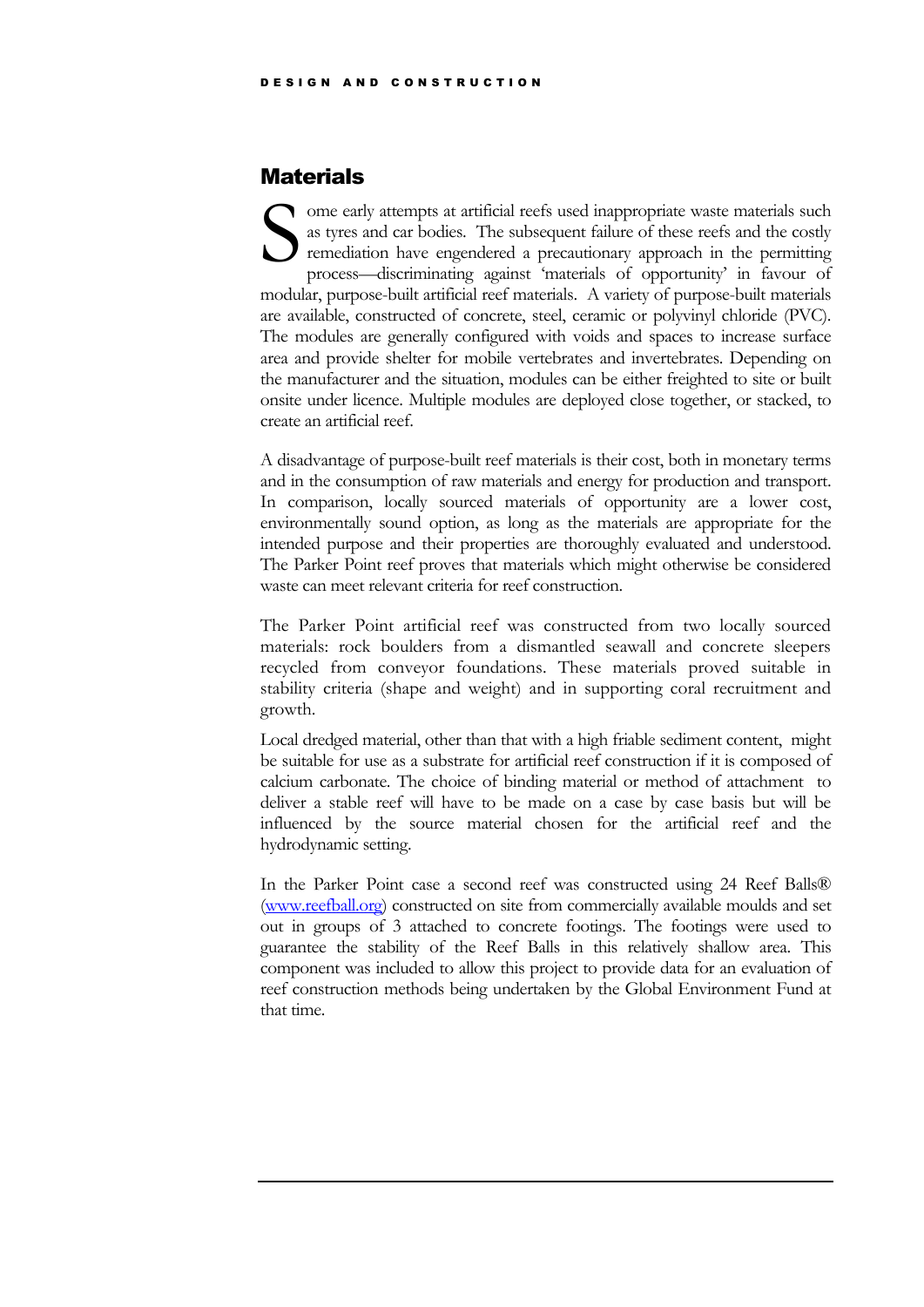

Figure 1. Recently constructed concrete ReefBalls at the RioTinto worksite in Dampier.



Figure 2. Concrete conveyor footings at the RioTinto worksite in Dampier.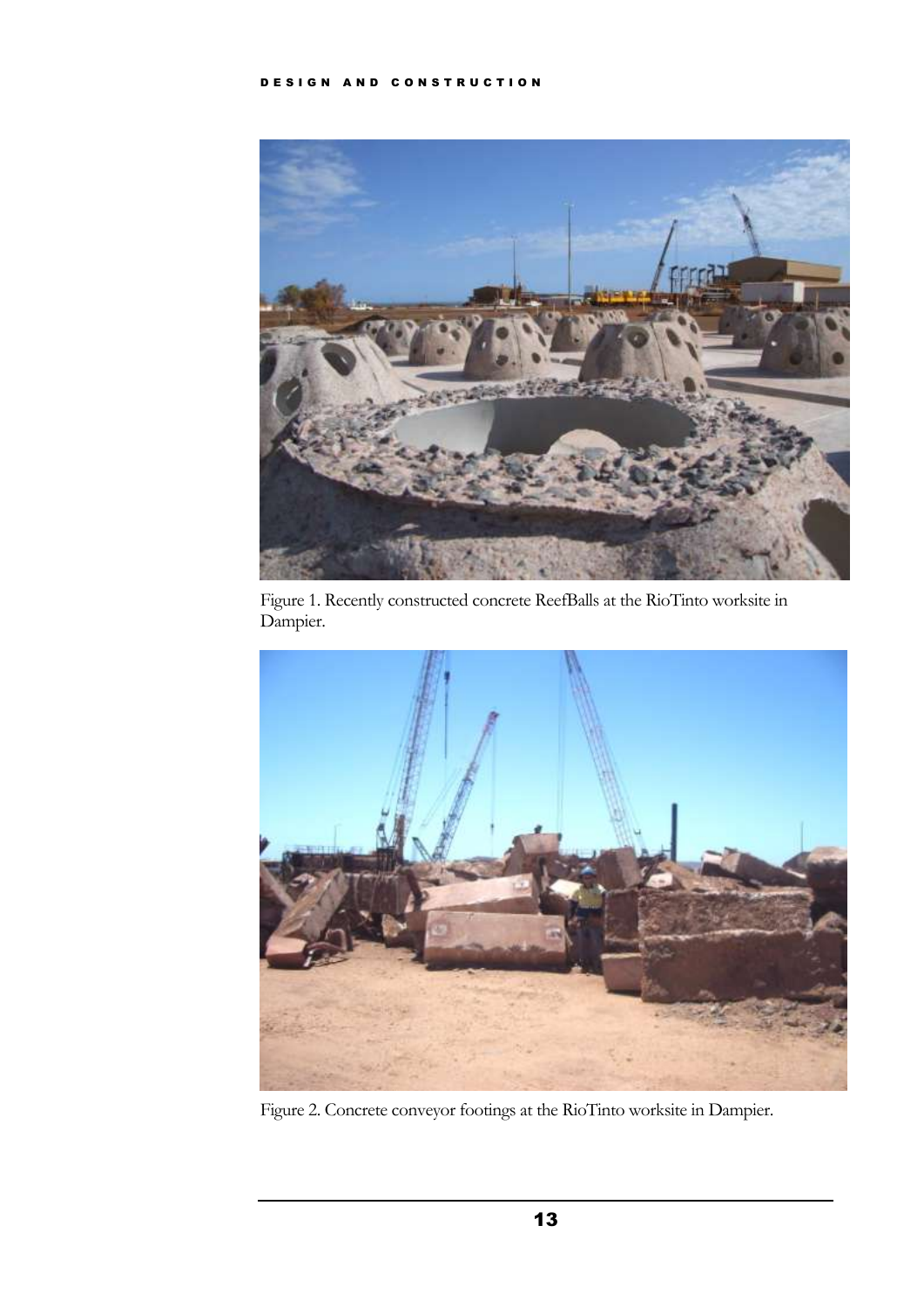#### <span id="page-16-0"></span>Reef Configuration

Artificial reefs created as offsets will usually have a prescribed area, based on the area of degraded habitat they are offsetting. However, it will usually be up to the proponent to propose the spatial configuration of the reef. Defining the optimum configuration of artificial reefs is an evolving field, and there are currently few rules or guidelines available. Where attempts have been made to optimise reef configuration for a specific purpose, it is usually for fish habitat, e.g. by maximising the reef's perimeter length and/or providing fish migration corridors between adjacent reef modules. While such modifications may indirectly benefit corals by increasing the density of herbivorous grazers, more substantial direct benefits may be achieved by designing coral specific features into artificial reefs.

There will often be site constraints to configuration, so it will be necessary to map the surrounding area of a proposed site to determine the presence of other reef communities. Nearby habitat that should be avoided includes seagrass or other important soft sediment communities as well as hard substrate communities.

Considerations to optimise artificial reef configuration for corals are outlined below, including the reef's orientation with respect to wave and current directions, reef surface rugosity, and the proportion of horizontal to vertical substrate surface.

#### <span id="page-16-1"></span>Reef orientation

Natural reefs are usually best developed at the reef front (the edge facing directly into the prevailing wave direction) because corals and coralline algae tend to grow best in clear and well oxygenated water. This pattern may also occur at a small scale on an artificial reef, and if so it could be exploited by orienting the reef to present the maximum surface area to the oncoming waves (i.e. long axis perpendicular to the direction of wave approach).

Coral colonisation on the Parker Point was greater on the seaward side than the landward side, consistent with the idea outlined above. However, local factors, such as the presence of natural reefs to seaward, could have contributed to this pattern. The concept of optimum orientation therefore remains hypothetical, but potentially beneficial.

#### <span id="page-16-2"></span>**Rugosity**

In general, high rugosity means more surface area and microhabitat diversity, which should lead to higher coral cover and diversity. Newly settled coral require protective microhabitat from grazing animals, so high rugosity on the scale of a coral larvae requirements provides a good recruitment surface for attachment and early growth.

#### <span id="page-16-3"></span>Horizontal vs. vertical substrate

Substrate orientation affects several physical variables that influence the distribution of benthic organisms, most importantly light availability and sedimentation. Both parameters will generally be greater on horizontal surfaces than vertical surfaces. As light is an essential requirement for scleractinian corals and sedimentation is a stressor, there is probably no universal coral preference for substrate orientation. Consequently, coral preference for substrate orientation could be expected to vary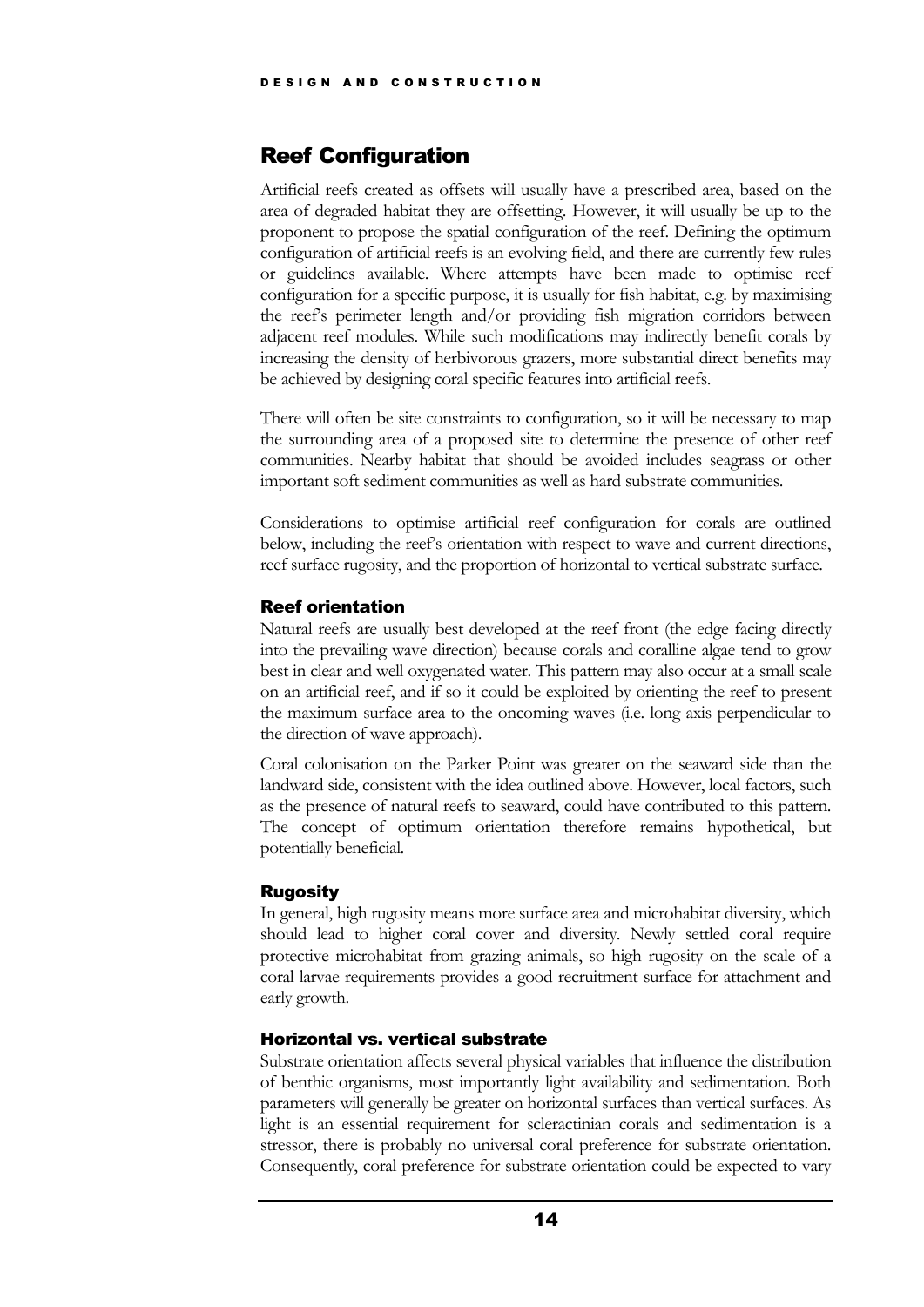at different sites, and for different species as light and sediment tolerance levels vary between coral species.

On the Parker Point artificial reef, there was a clear preference of corals for horizontal substrates. Anecdotally this was attributed primarily to the distribution of invertebrate competitors. Invertebrates, primarily encrusting sponges, were far more abundant on the vertical surfaces. Being faster growing than corals, they rapidly occupied space on the vertical surfaces, and may have competitively excluded corals from settling there. Invertebrates were less abundant on the horizontal surfaces, possibly because they could not tolerate the higher sedimentation on horizontal surfaces.

#### <span id="page-17-0"></span>Impacts to adjacent communities

Risks to adjacent biotic communities from the artificial reef can arise from physical impacts during construction (e.g. fugitive rocks during placement. suspended sediments) and from scouring caused by changes to the local hydrodynamics from the reef's physical presence. Impacts will be usually quite close to the reef edge and typically form a halo effect. Where the area of the artificial reef is relatively much larger than the potential halo of impact, this issue should not require consideration beyond an effort to minimise impacts by practical methods.

At the Parker Point artificial reef, concerns for the relatively sparse coral community on rocks surrounding the proposed reef were raised. As a result a component of the monitoring program followed individual corals in that area over time. This monitoring showed that over six years, mortality rates of these corals were no different to those of corals in a similar area, but far enough from the reef to be outside of any halo effect.

#### <span id="page-17-1"></span>**Construction**

Artificial reef construction can be logistically challenging due to the mass of the materials and the difficulties in moving and deploying them in anything other than calm conditions. Therefore, the construction phase should be timed for the calmer months if possible. The most efficient method for bulky components will generally be the use of a crane and barge to load and deploy the material.

Prior to putting any materials into the water, efforts should be made to clear as much of the fine sediment from the material as possible. Simple screening with a loader bucket with holes in it has proven quite effective in this regard. Fine materials below 2 mm diameter will be particularly troublesome as they can be suspended by wave action and cause impacts at considerable distance from operations.

Deployment techniques range from simply pushing the material overboard without controlling placement on the seafloor, to precise placement of individual components guided by differential GPS positions into areas previously mapped by divers. The appropriate technique for a given situation will depend on the planned complexity of the reef configuration, the proximity of any nearby sensitive habitats, the susceptibility of the individual modules or components to physical damage during deployment, and whether it is necessary for the modules or materials to be placed in a particular orientation or format.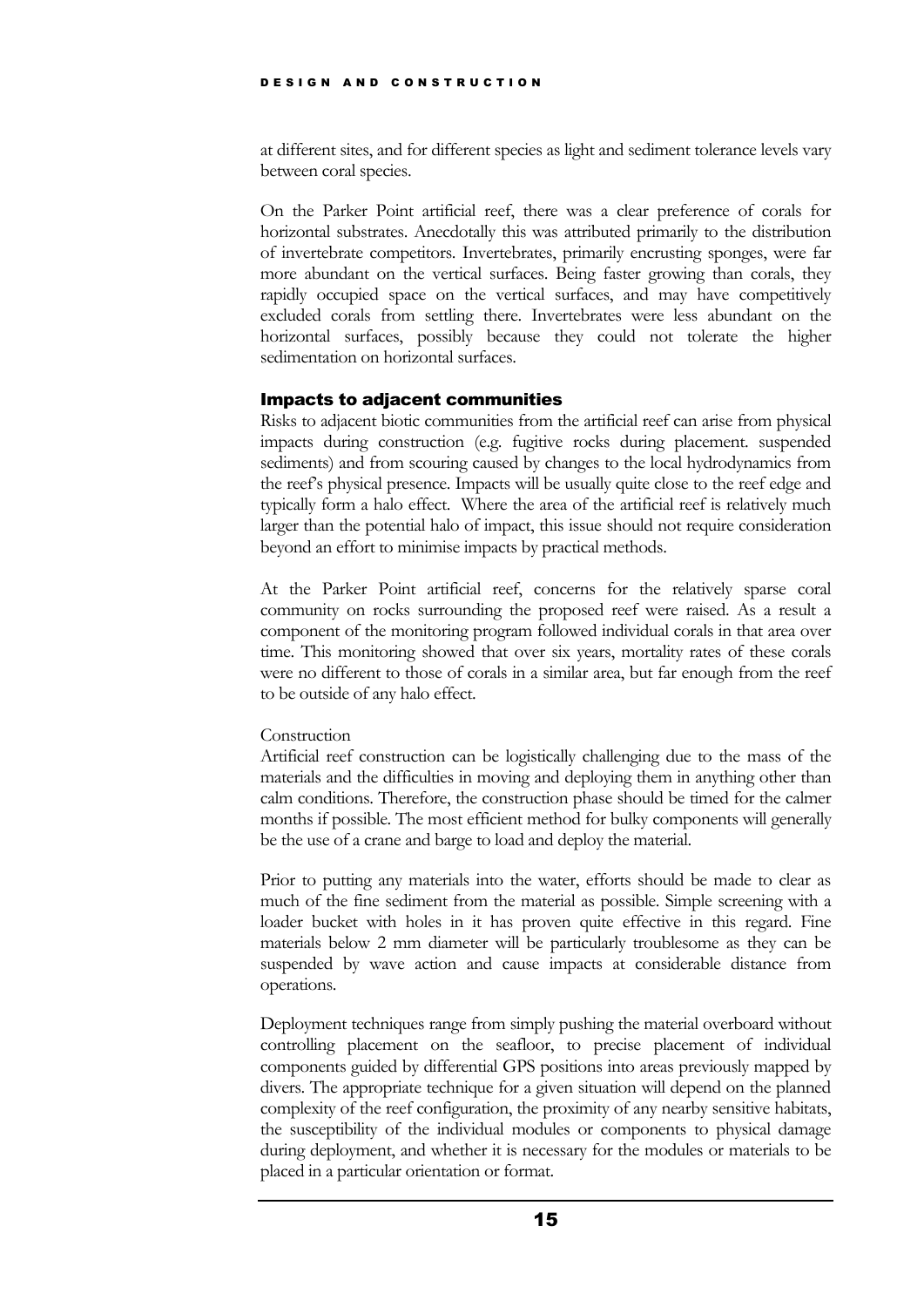

Figure 3. Rock boulders being cleaned in a digger bucket and then craned into place on the Parker Point artificial reef site, December 2006.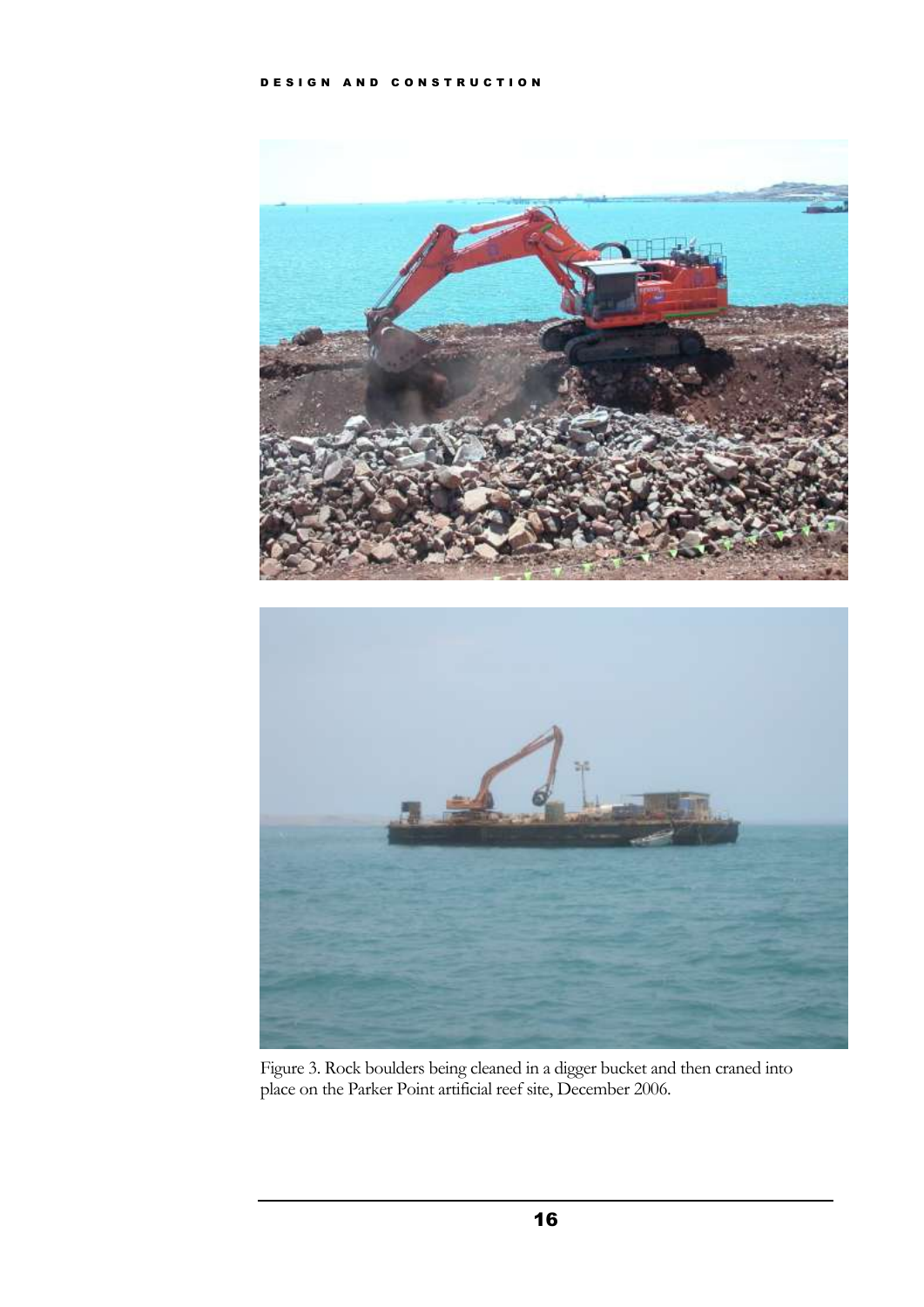

Figure 4 General location of the Artificial Reef within the Port of Dampier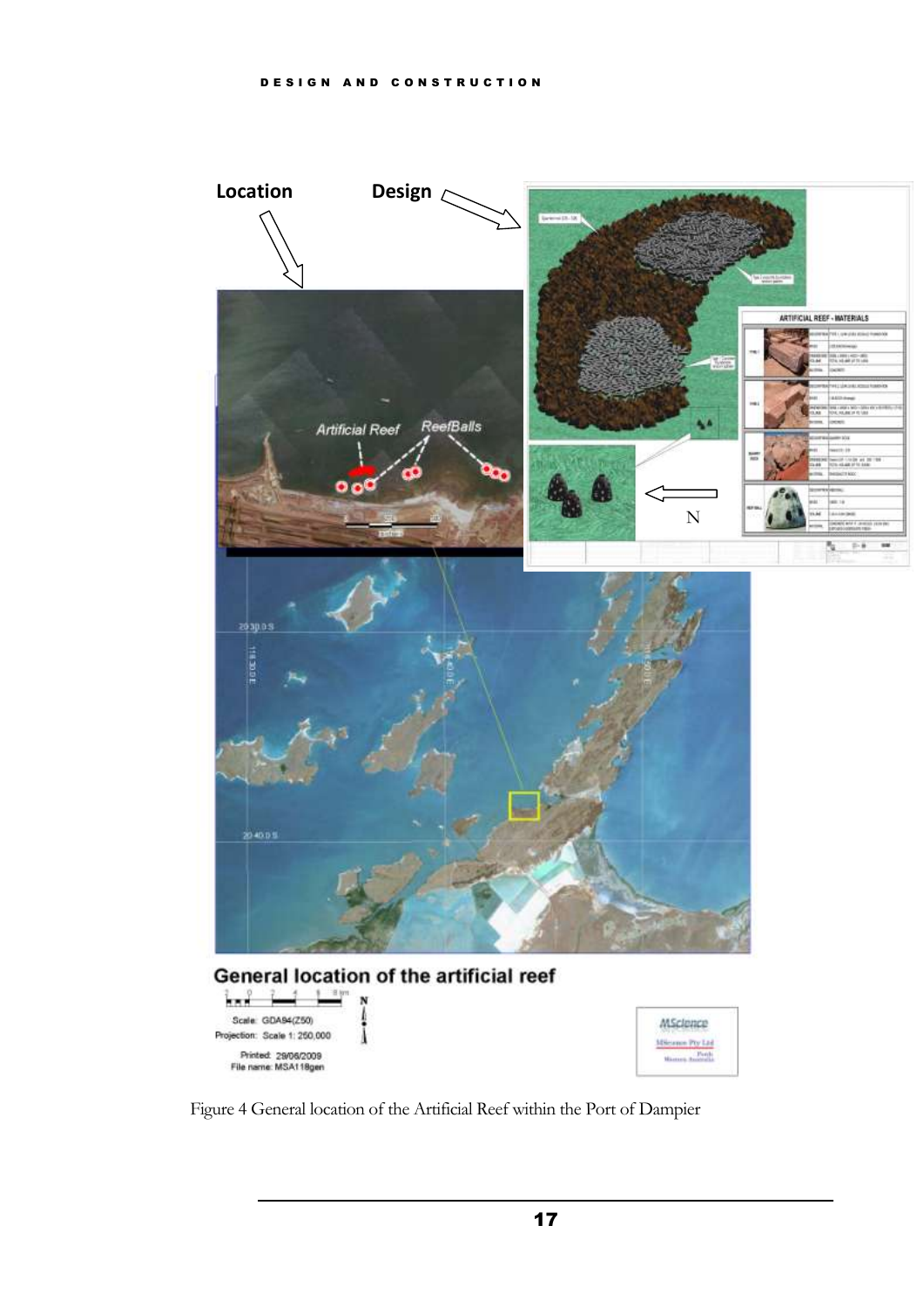#### <span id="page-20-0"></span>Coral transplantation

If an artificial reef is situated in an area suitable for natural coral recruitment and growth, there should be no need to transplant coral colonies to the reef (Edwards and Clark 1999). Coral transplantation may be beneficial at sites where natural recruitment is low. However transplantation may only be a stop gap measure in these environments because a transplanted coral community may not persist in the long term without significant natural recruitment.

Where an artificial reef is created to offset coral habitat lost to environmental degradation or land reclamation, it is natural to consider transplanting coral colonies from the degraded area or the reclamation site to the artificial reef. However, coral transplantation is an extremely labour intensive and, from a costbenefit perspective, inefficient process. This is especially so in northwestern Australia, where transplants will almost invariably have to be undertaken by commercial divers at great expense. In general, the resources required for transplantation would probably be better spent on upstream management to reduce anthropogenic pressure on existing reefs, or on research directed at optimising artificial reef design for natural colonisation and benthic community development. Transplantation is perhaps best reserved for situations where either:

- rare or valuable species are involved;
- accelerated coral community development is required, or
- competent volunteer divers are available to undertake the work.

The difficulties outlined above were underscored by the experience of the Parker Point artificial reef coral transplantation program, which consumed several hundred person-hours for only a moderately successful outcome (<50 % survival after 6 years). Learnings and recommendations from this program, and from other accounts of coral transplantation in the scientific literature, are summarised below with the intent of informing future coral transplantation projects in northwestern Australia, should they be considered necessary.

#### <span id="page-20-1"></span>Species selection

Different types of coral have different environmental preferences. Survivorship of transplanted colonies will be improved by targeting species that are suited to the conditions at the transplant site. In nearshore northwestern Australia, this will generally mean selecting species that are tolerant to wave action, sedimentation or both. Species of the genus *Porites* are tolerant to both aspects, as are most of the massive (dome-shaped) faviids. *Turbinaria* are very tolerant to sedimentation but not as wave resistant as the massive genera.

In general, the species composition of the donor reef or other nearby natural reefs will be a useful guide to potential transplant species (Edwards 2010), bearing in mind that some species may not endure the transplant procedure as well as others—for example *Lobophyllia hemprichii*, an abundant species in Dampier Harbour, tends to break apart unless handled carefully.

(Edwards and Clark 1999) argue that there has been too much focus on transplanting fast-growing branching corals, which in general naturally recruit well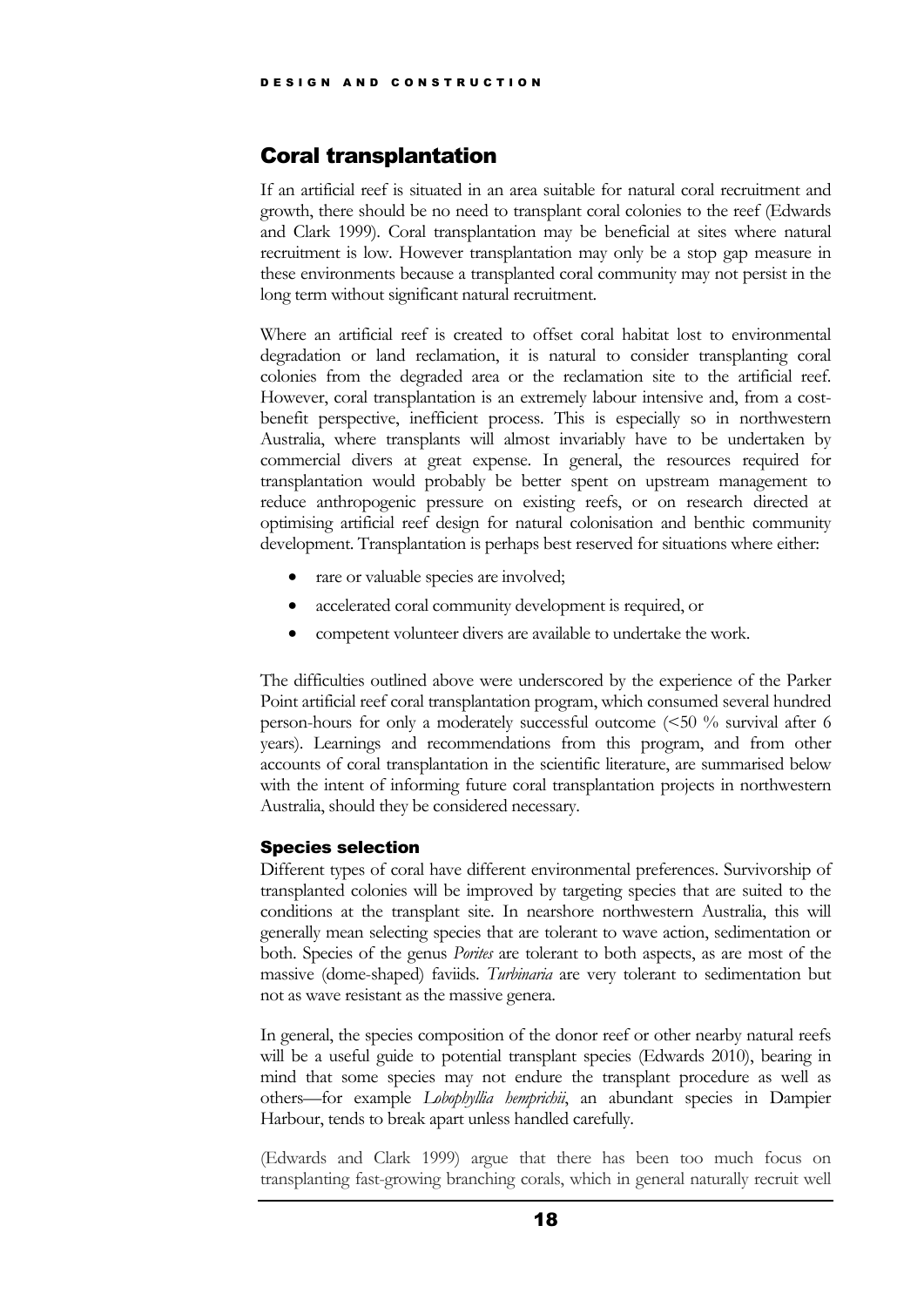but tend to survive transplantation and re-location relatively poorly, to create shortterm increases in live coral cover, at the expense of slow-growing massive corals, which generally survive transplantation well but often recruit slowly. In cases where transplantation is justified, (Edwards and Clark 1999) recommend the early addition of slowly recruiting massive species to the recovering community. The aforementioned *Porites* and massive faviids will be appropriate corals in most of northwestern Australia.

#### <span id="page-21-0"></span>Colony size

Large colonies have several advantages over small colonies for transplantation. Their major advantage is that, other things being equal, larger colonies have a better survival rate (Hughes 1984; Bowden-Kerby 1996). Their reproductive output will also be higher than small colonies, and they will provide more habitat and topographic relief at the transplant site. Although more small colonies can be transplanted per unit effort, our subjective impression from the Parker Point artificial reef transplants is that large colonies are more efficient in terms of biomass transplanted per unit effort.

The major disadvantage of large colonies is that, depending on size and weight, they may be difficult to bring onboard a small vessel, and may have to be towed below or behind the vessel. If the artificial reef is distant from the donor site, it will probably be more efficient to limit the maximum size to that which can be carried onboard. Of course, larger vessels with cranes and lifting equipment could be considered, if justified by a cost-benefit approach. The Parker Point experience was based on using small (4.6m) rigid inflatable vessels to transport colonies of up to approximately 100kg for a distance of less than 500m.

#### <span id="page-21-1"></span>**Transport**

Heavy duty perforated plastic baskets ('prawn' baskets) are suitable for collecting and transporting small to medium-sized coral colonies. Most corals appear to comfortably tolerate transit on deck for at least an hour, although the aim should be to minimise the time exposed to air. Covering the baskets with wet towels is recommended, especially in hot or dry conditions. Some other invertebrates that may be attached to the coral rock, for example sponges, are less tolerant to exposure in air and would be best transported submerged.

Baskets, or individual colonies, that are too large to be brought aboard can be slung beneath the vessel, or beneath lift bags, and towed. As mentioned above, towing is slow and may not be feasible for distances more than a few hundred metres.

#### <span id="page-21-2"></span>**Attachment**

Survivorship of unattached coral transplants is usually very poor in high wave energy environments. Almost all coastal environments in northwestern Australia would be classified as high wave energy, due to the prevalence of cyclones. Therefore, as a rule, cementing or glueing transplanted colonies to the substrate is recommended in northwestern Australia. A pilot study undertaken before the Parker Point transplant found that specialist underwater cement gave better results than either standard cement or two-part underwater epoxy. Nevertheless, the cementing undertaken in the transplant was only moderately successful, and many coral colonies were dislodged during storms and cyclones. Only a minority of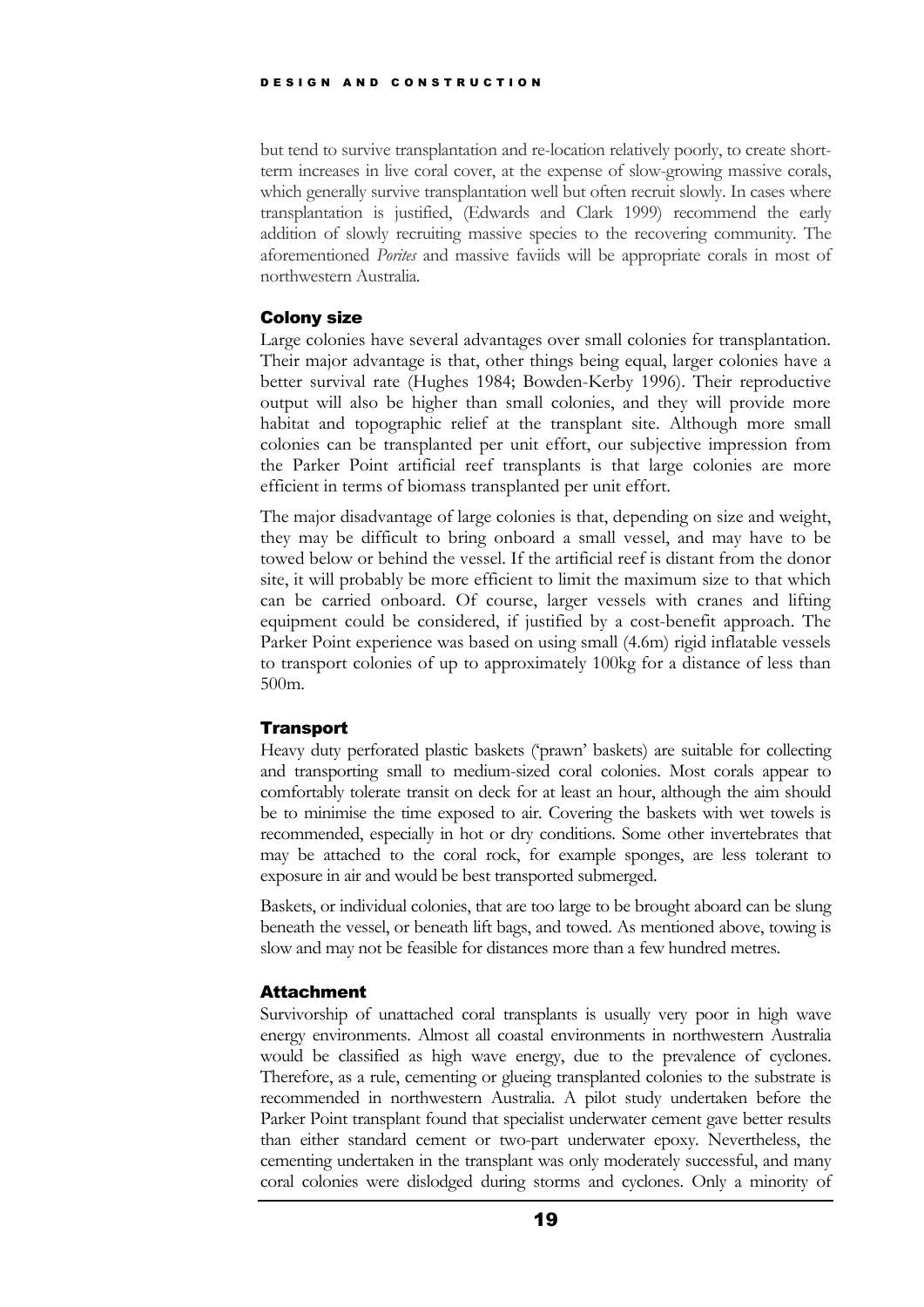dislodged colonies were found and the mortality rate among these was high. The usual cause of dislodgement was failure of the cement-to-substrate bond, not the coral-to-cement bond. This was probably due to the relatively smooth surface of the rock and concrete substrates; greater roughness would almost certainly have increased the cement bond strength.

Depending on the nature of the artificial reef materials, cable ties, embedded bars or other forms of physical attachment could conceivably be used to hold transplants in place until they can grow their own attachment base. But these too would have limitations due to the labour intensive nature of the process and the potential for the extra handling to reduce colony survivorship.

Regardless of the attachment technique, corals with a large flat base and a streamlined profile will have a greater likelihood of remaining in place. Again, *Porites* and faviids are suitable corals from this perspective.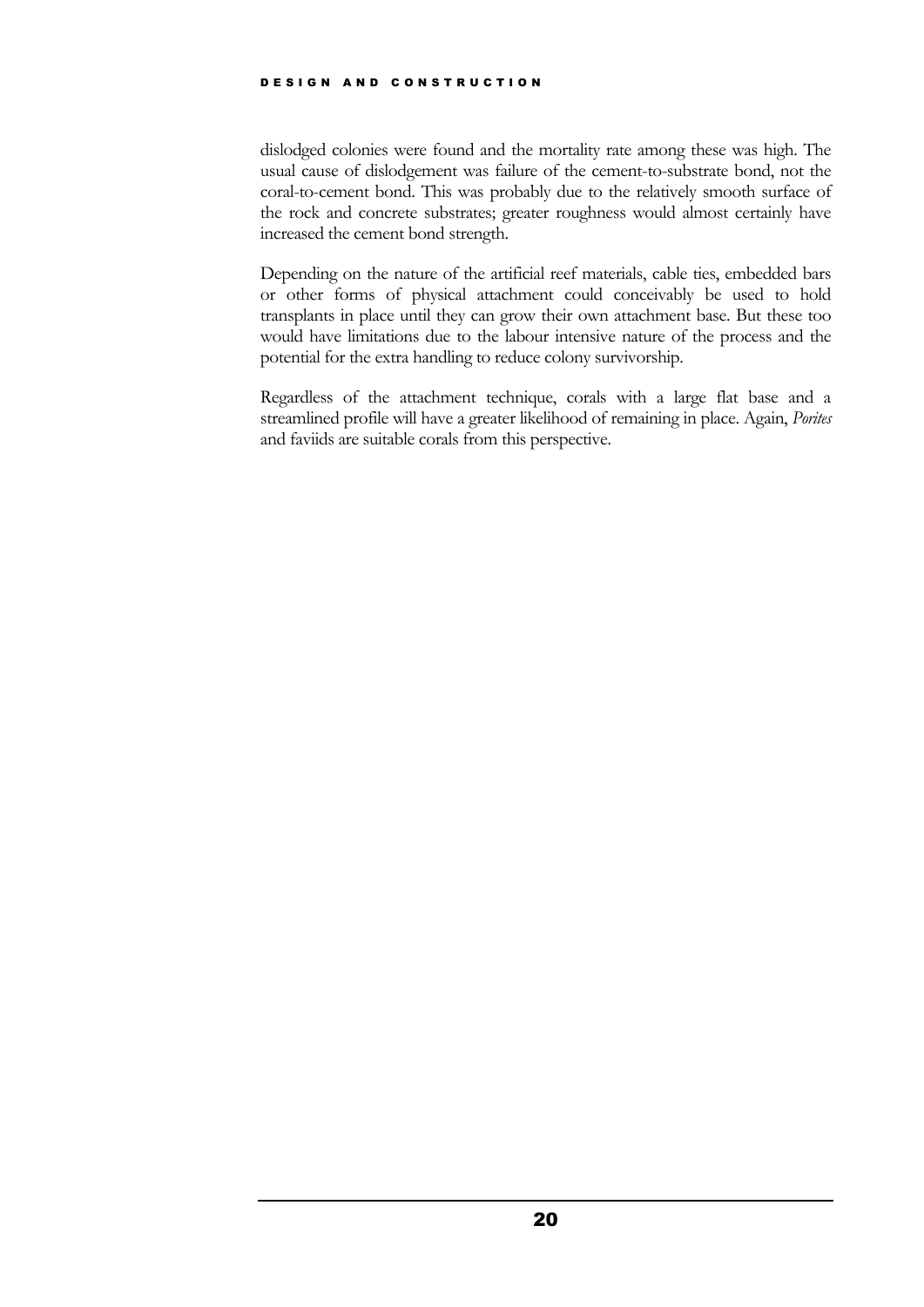# **Chapter** 3

## <span id="page-23-0"></span>**Management**

n the context of this manual, the ultimate goal of an artificial reef is to develop a coral community that is similar in cover, composition and diversity to that of nearby natural reefs, and is sustained indefinitely<sup>1</sup>. This is a long term goal that could take decades to achieve, and is not always guaranteed to occur. It is therefore necessary to develop interim criteria and indicators that can be measured over shorter time scales to assess progress toward the desired goal. The criteria will change as the community develops, requiring different indicators and different methods to be adopted through time. I

#### <span id="page-23-1"></span>Monitoring

 $\overline{a}$ 

Monitoring natural coral community progression on an artificial reef (i.e. without coral transplants) will move from a small scale focus to relatively larger scale records over time. Monitoring will initially concentrate on early settlement and recruitment rates, then will include juvenile corals, and finally adult community dynamics as well. At the adult community stage, all three focal areas should be monitored to some degree.

The standard metric of reef condition is percent live coral cover, defined as the proportion of the substrate, in plan view, that is live coral. Coral cover is generally quantified by analysing photographic images of the reef surface. This method is not applicable in the early stages of colonisation, as newly-settled corals are too small to be detected in images. Instead, these early stages can be sampled by direct counts of individuals, presented as corals per  $m^2$ . Counts are undertaken visually underwater, within square quadrats of specific size, usually within the range  $0.04$  to  $0.25$ m<sup>2</sup>. With intensive searching, corals down to approximately 1mm diameter can be identified with this method. Most corals of 1mm diameter are already at least 1 month old, so an accurate estimate of absolute coral recruitment rates will require other approaches such as the tile technique to obtain earlier stage colonisers (English et al. 1997). Programs using artificial settlement surfaces such as tiles can record most newly settled coral recruits even if they die soon after initial settlement.

An estimate of percent live coral cover can be obtained from the quadrat counts if coral diameters are recorded. The estimate is derived by calculating the combined

<sup>1</sup> A variety of other organisms would also be expected to colonise the artificial reef, but are not discussed here.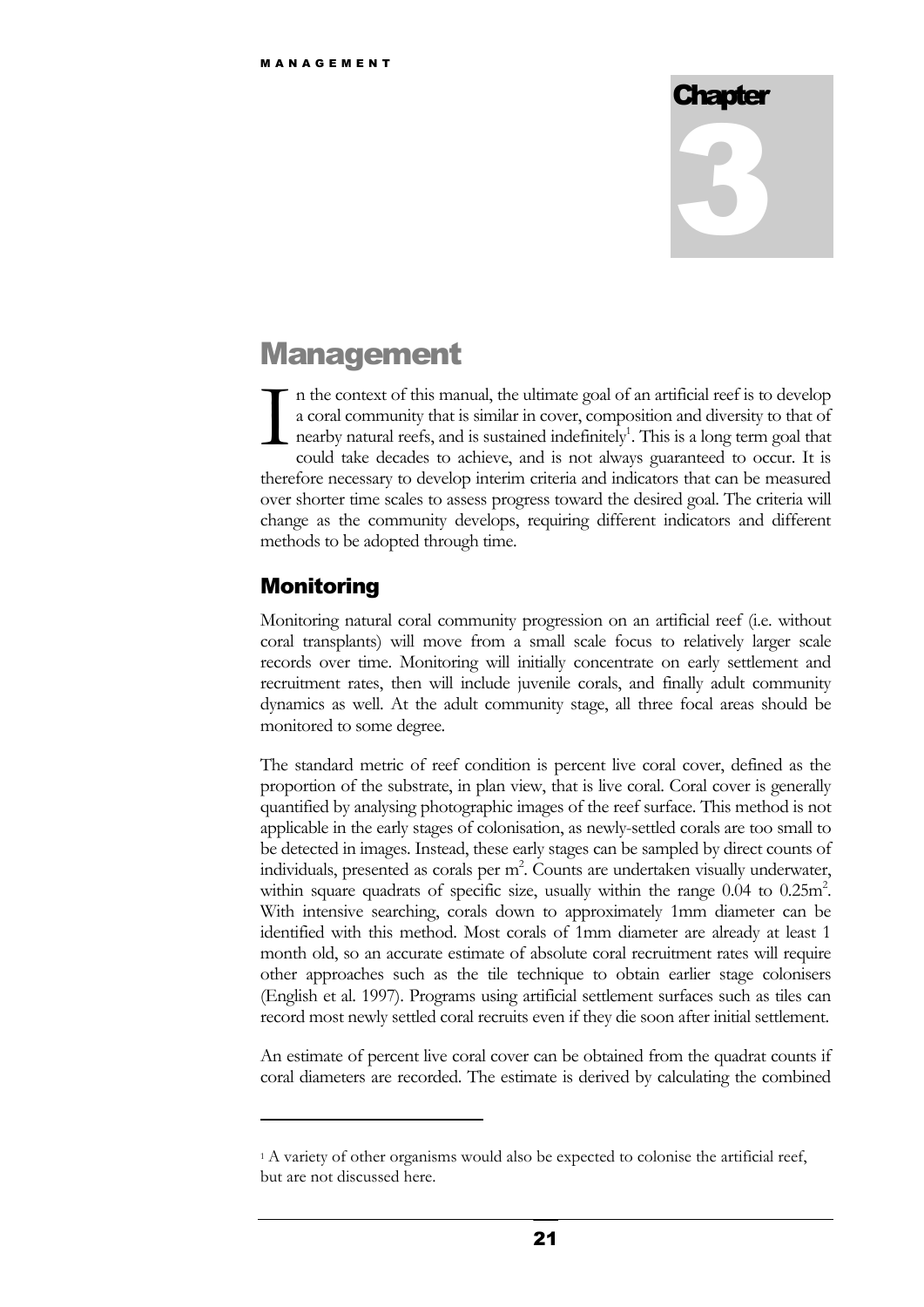area of coral tissue (assuming circular colonies) and dividing by the total area of quadrats surveyed. The photographic percent cover method can probably replace the count method after approximately 5% live coral cover is achieved.

Juvenile coral taxonomy is useful in assessing whether the artificial reef community is approaching the natural reference site composition. Because most recruits less than one to two years old cannot be accurately identified beyond family level, initial comparisons between recruits and established coral communities will be general and non specific. However, genus and even species identifications should be possible within a few years and this will allow robust inter-community assessments. If genus level taxonomy is not possible, growth form community composition would be the next most accurate comparative approach.



Figure 5. Juvenile corals growing on a vertical surface

It is important to note that even relatively long monitoring programs such as the six years at Parker Point is brief in the context of reef community development. Currently, the Parker Point artificial reef community composition is different to adjacent natural communities. For example there are fewer colonies of the larger longer-lived genera *Porites* and *Lobophyllia* on the artificial reef than in the natural reference community. The community composition of the artificial reef may eventually converge to that of the natural reefs but that is not certain at this stage. Intermittent events such as major cyclones or freshwater inundation could drastically alter survivorship and species composition on the artificial reef and/or the natural reefs. The community on the artificial reef might respond differently to perturbations compared to the natural reef community due to differences in the age structure of both communities and the likelihood of the reference community being relatively more resilient and adapted to the conditions at this site.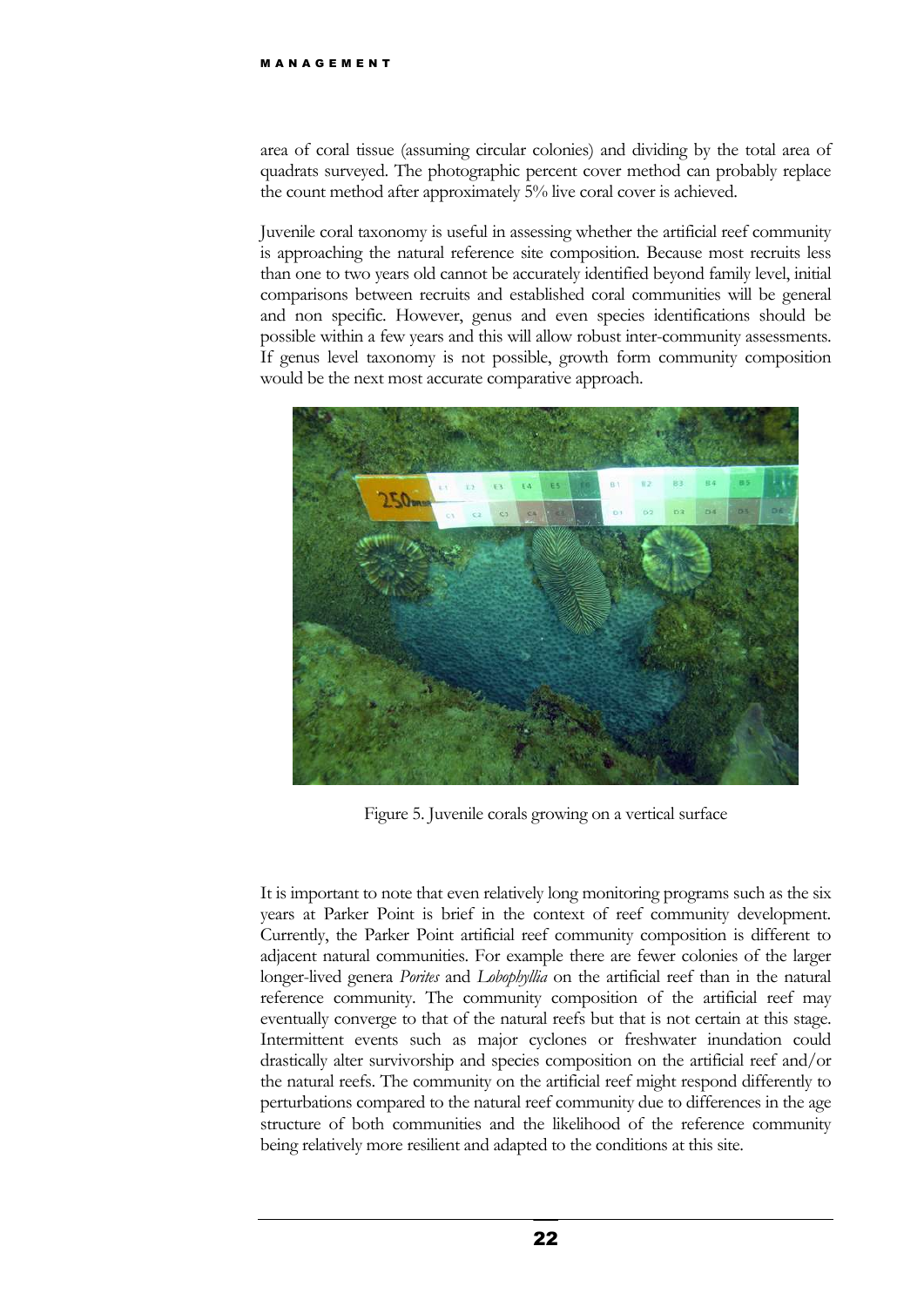The recommended interim criteria to assess success of the artificial reef should be based around individual counts (predominantly of juveniles), taxonomy, and percent coral cover.

Fish and fishing were also regarded to be a significant aspect of the Dampier marine ecology of interest to many of the local population. In these nearshore areas, the physical topography of the local corals and the rocks they grow on provides an important component of the habitat as does their productivity. For that reason there was interest in what support the artificial reef might provide to fish. Biannual monitoring using underwater visual census was conducted to determine whether fish were using the reef and how they were using it.



Figure 6. Juvenile catfish within a ReefBall

Monitoring of most artificial reefs created within or near industrial operations will require monitoring teams with commercial diving qualifications. Elsewhere, involving the local diving community can be highly cost effective and produce a sense of ownership and empowerment for the reef's management. In either case, the monitoring program will need to be designed by someone with an appropriate marine science background.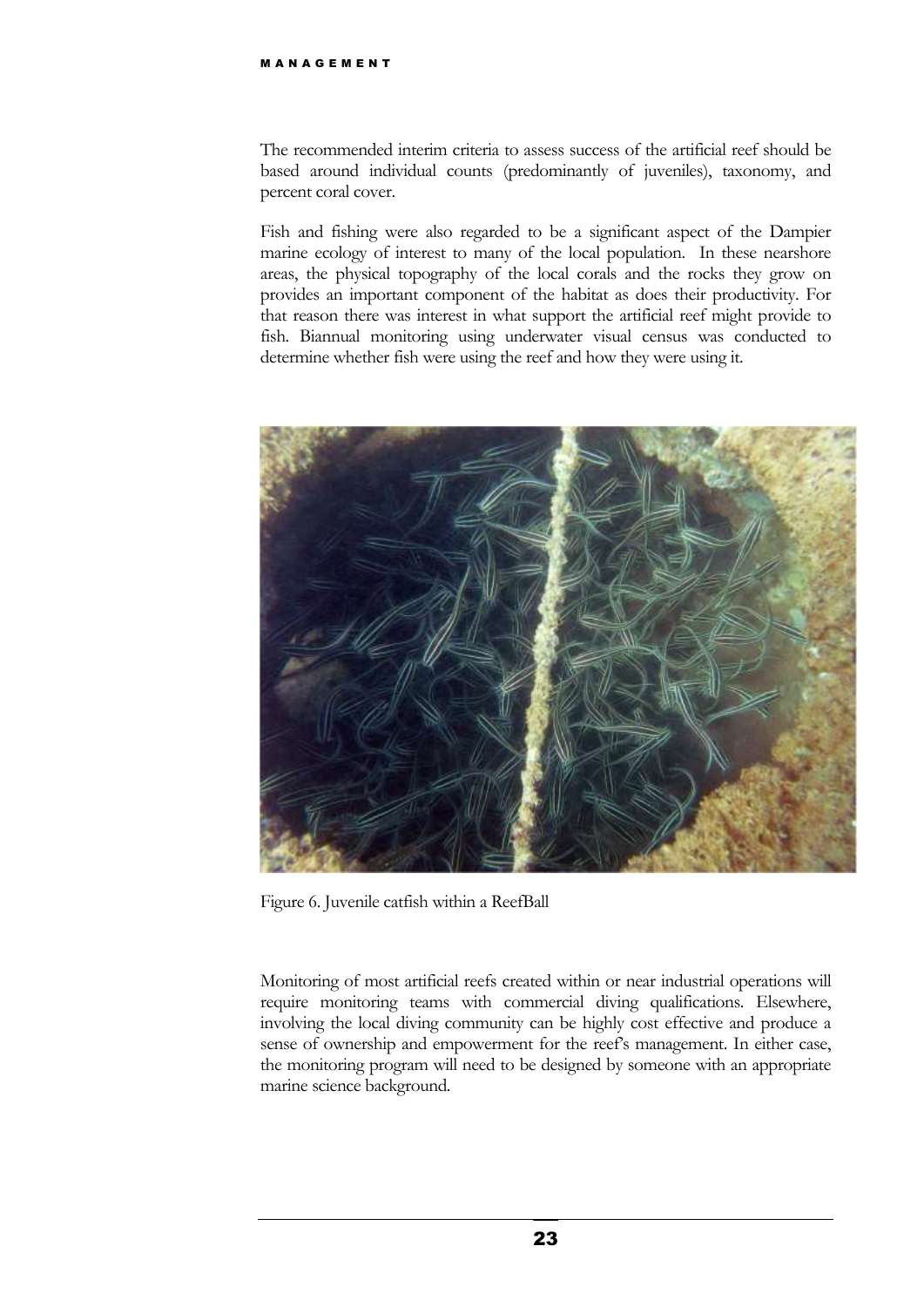| <b>FACTOR MONITORED</b>                                                        | <b>OUTCOME</b>                                                                                 |
|--------------------------------------------------------------------------------|------------------------------------------------------------------------------------------------|
| Coral cover of the reef substrate                                              | $2.3\%$                                                                                        |
| Coral larval supply around the reef                                            | 100 -900 recruits per $m^2$ over a<br>spawning season                                          |
| Corals settling on the reef and surviving<br>to visible size $(>2 \text{ cm})$ | 4.6 per $m^2$ per year                                                                         |
| Coral distribution                                                             | Greater coral density on horizontal<br>surfaces than vertical                                  |
| Fish species                                                                   | species recorded in 2008-2012<br>57<br>compared to 109 on nearby natural reef                  |
| Fish abundance                                                                 | 6.4 individuals per standard visual<br>transect vs 7.0 per transect on nearby<br>control reefs |

Some results from the five years of monitoring since construction of the reef include:

#### <span id="page-26-0"></span>Predictive models

To plan efficiently for establishing and monitoring an artificial reef, some simple predictive models of coral community development should be developed to set goals and interim criteria indicating progress of the project. The reason for incorporating a predictive model is that it can take a long time for a coral community to develop from an initial bare surface to a functioning coral reef. As a result of community succession processes, the monitoring focus is likely to change over time as the artificial reef community develops. While it is desirable to maintain continuity in general descriptors such as percent cover, a monitoring program may be strengthened by substituting other variables, such as individual counts or reproductive capacity, into or out of the program at appropriate times. A model can provide valuable guidance regarding monitoring or management emphasis.

Even the simplest models will need coral settlement, growth and mortality rates. More complex models include other classes of organisms, interaction and competition between adjacent organisms and predictions on the frequency, severity and spatial scale of disturbance events. These require considerable knowledge of local and regional processes as well as coral ecology.

In many instances, the group constructing the reef may not be the long term managers of the area, and may not have accountability for regulating or managing biodiversity conservation in the area. In these circumstances, there will come a stage at which the reef becomes part of the natural area and its management is divested. A predictive model of community development will be a very useful tool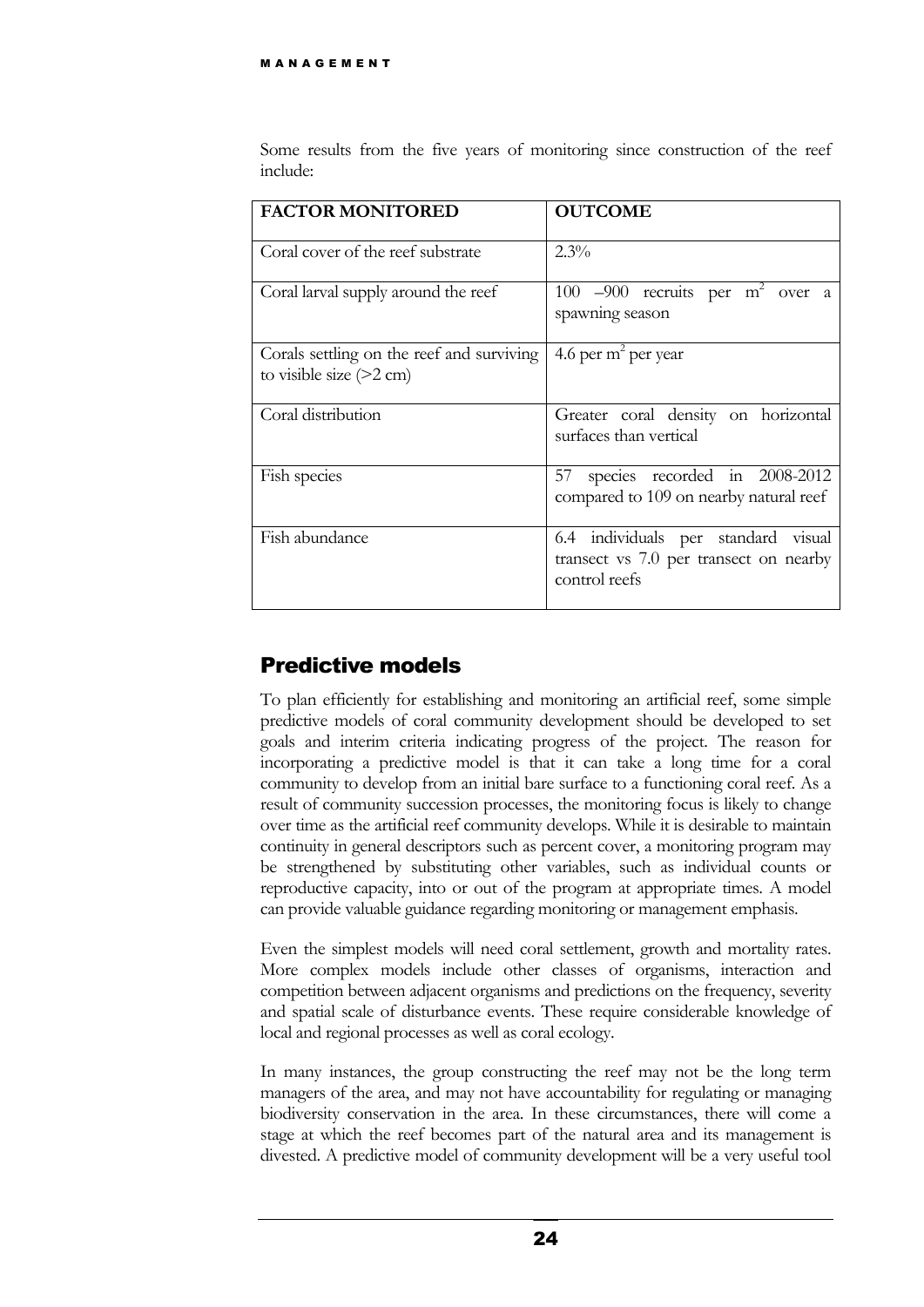to indicate when the reef becomes 'self managing' and its management can be divested to public agencies.

For Rio's Parker Point reef, a predictive model built on the framework of the Compete® model was produced to examine coral community development on the Great Barrier Reef (Wakeford et al. 2008). It used coral recruitment, growth and survival parameters estimated from coral monitoring on the artificial reef and other programs in the area. The figure below shows coral cover predicted from 3 different versions of the model compared to the line of best fit describing actual cover recorded on the reef. In later years, the lowest estimate is probably the better predictor of cover as once corals become dense they start to compete for space with their neighbours. All versions of the model indicated that the target of  $10\%$ coral cover would be met within approximately eight to ten years after reef construction.



Figure 7. Model predictions of community growth on the Artificial Reef

#### <span id="page-27-0"></span>Intervention

Decisions to intervene or not with an artificial reef will be guided to a large extent by the long term goals and will probably need expert opinion. Intervention may be beneficial if it appears that deficiencies in design or construction are preventing or significantly affecting the natural succession of a coral community on the artificial reef. In particular, unstable components of the artificial structure that are moving with the prevailing sea conditions will have to be stabilised or removed as they will damage adjacent coral colonies and/or colonies on the mobile components.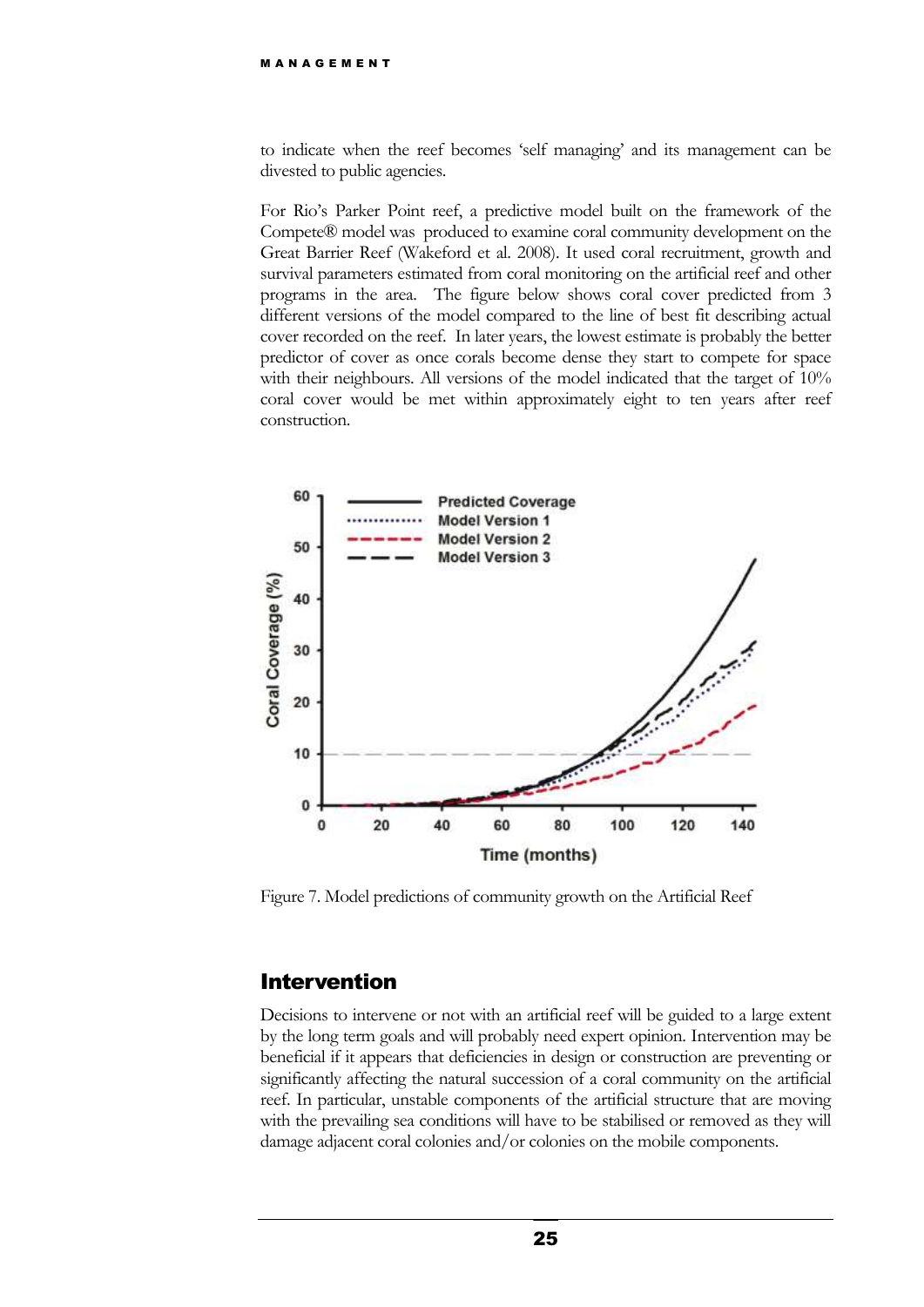Intervention, in the form of removal, may be beneficial in the event of unseasonal or atypical colonisation of the artificial reef by highly competitive organisms such as macroalgae, or by outbreaks of predators such as crown of thorns starfish or *Drupella*. If left unchecked, such influxes of competitors or predators could feasibly reset the artificial reef community back to the initial establishment phase.

Intervention after natural phenomena such as cyclones could be deemed necessary, particularly if the artificial reef base material has been destabilised. Other types of perturbations that selectively remove components of the developing coral community (e.g. temperature anomalies, brief low salinity intrusions) should be looked on as part of the natural selective processes at the site. Species that are adapted to these occasional impacts will survive to be an important resilient component of the artificial reef's coral community.

No management intervention has been necessary for the Parker Point reef. Post construction surveys of the location of the rocks and concrete blocks have shown that these have behaved as predicted and have not moved out of the original footprint. With the current levels of coral settlement and survival, it appears that the targets for coral community development and other ecological values, such as supporting fish communities, will be met without the need for additional management.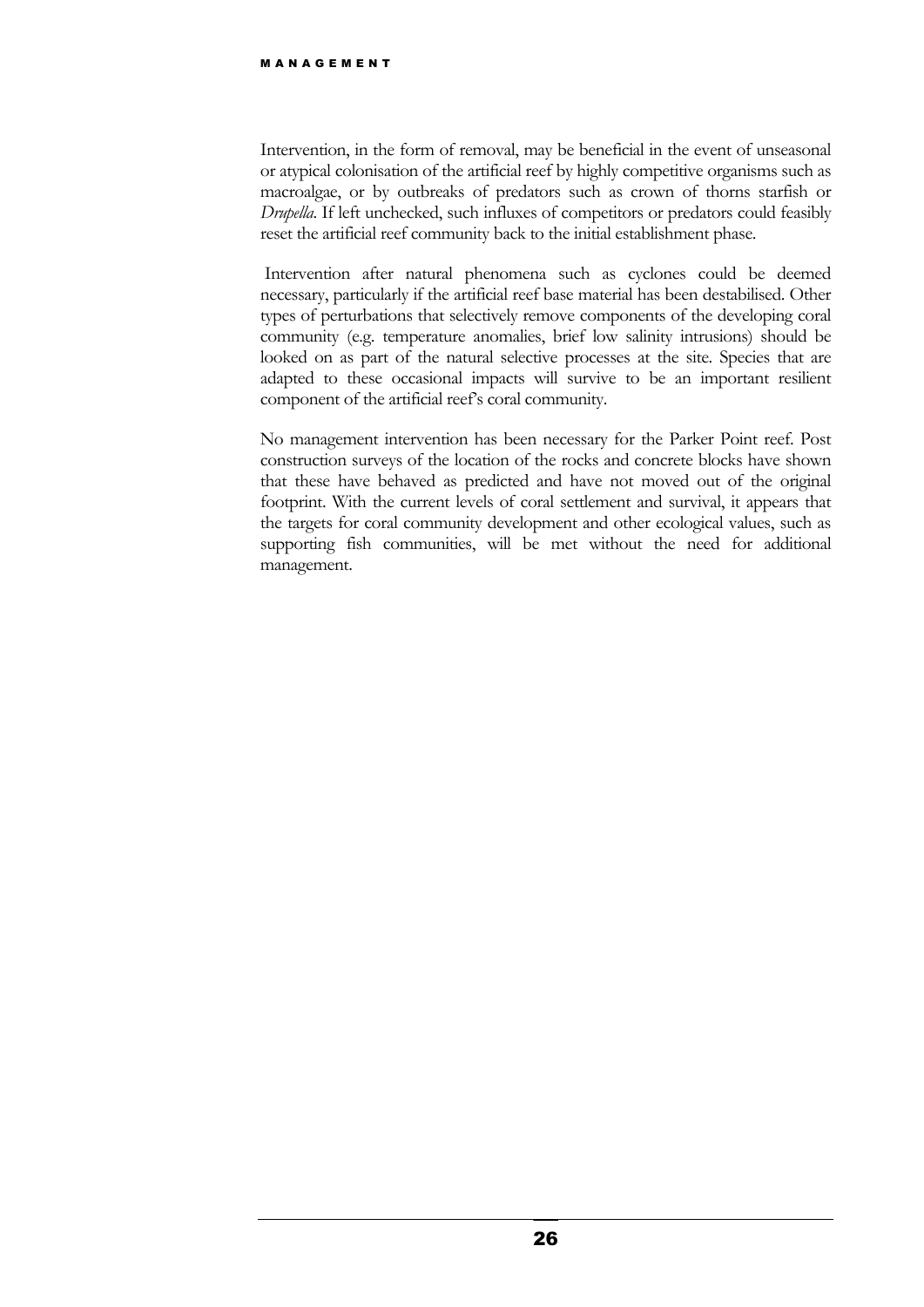#### <span id="page-29-0"></span>Other useful guides

Artificial reefs have received considerable attention over the years and there is abundant scientific and grey literature discussing them. Many of the techniques used in creating and monitoring artificial reef are the same as those used in the rehabilitation of damaged natural reefs; therefore publications on reef rehabilitation are often directly applicable to artificial reefs. Some recent manuals and guidelines are listed below. Most of these documents contain extensive reference lists introducing the reader to earlier research.

Edwards, A.J. (ed.) (2010). *Reef Rehabilitation Manual*. Coral Reef Targeted Research & Capacity Building for Management Program: St Lucia, Australia. 166 pp.

Edwards, A.J., Gomez, E.D. (2007). *Reef Restoration Concepts and Guidelines: making sensible management choices in the face of uncertainty*. Coral Reef Targeted Research & Capacity Building for Management Programme: St Lucia, Australia. iv + 38 pp.

Lindberg, W.J. and W. Seaman (eds.) (2010). *Guidelines and Management Practices for Artificial Reef Siting, Usage, Construction and Anchoring in Southeast Florida*. Florida Department of Environmental Protection. Miami, FL. 3 pp.

Precht, W.F. (ed.) (2006) *Coral Reef Restoration Handbook*. CRC Press. Florida. 363pp.

Lukens R.R. and Selberg C. (2005) *Guidelines for Marine Artificial Reef*  Materials.2<sup>nd</sup> Ed, Atlantic and Gulf States Marine Fisheries Commissions Publication 121, Ocean Springs MS. 205pp.

# Acknowledgements

Funding for the Parker Point Artificial Reef monitoring program was provided by Rio Tinto and the program itself undertaken by the MScience dive team who spent several hundred hours underwater around the reef without a single safety incident. Comments on the manuscript for this guide benefited from input from Dr David Fisk and the South Australian and Permits Section of the Department of Sustainability Environment Water Population and Communities.